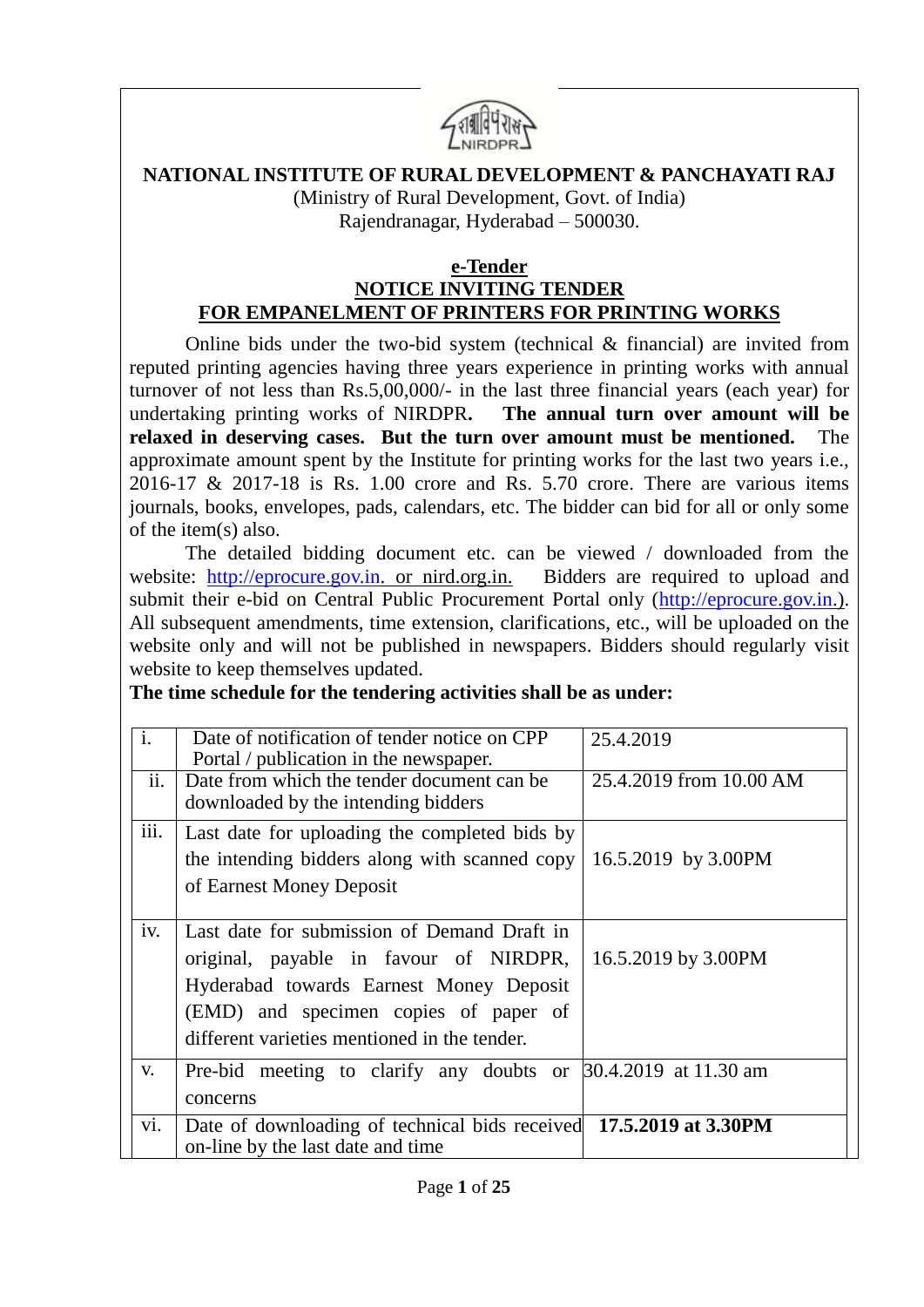| vii. | Date of downloading of financial bids | Will be intimated on CPP<br>Portal and NIRDPR website<br>separately                                                                                                 |
|------|---------------------------------------|---------------------------------------------------------------------------------------------------------------------------------------------------------------------|
| viii | <b>Tendering Authority</b>            | Assistant Registrar (T)<br>National Institute of Rural<br>Development & Panchayati<br>Raj, Rajendranagar,<br>Hyderabad- 500 030<br>Tel. 040-24008405,<br>9848992617 |

Manual bids/ physical bids shall not be accepted. Bids shall be submitted online only at CPPP website: https://eprocure.gov.in.

### ASSISTANT REGISTRAR (TRAINING)

No. [CDC/Empan/Print](https://nirdpr.eoffice.gov.in/eFile/?x=SHyQfLkVy89cQ7RrYwwGtVP2GiiqKf-F) DATE: 24.4.2019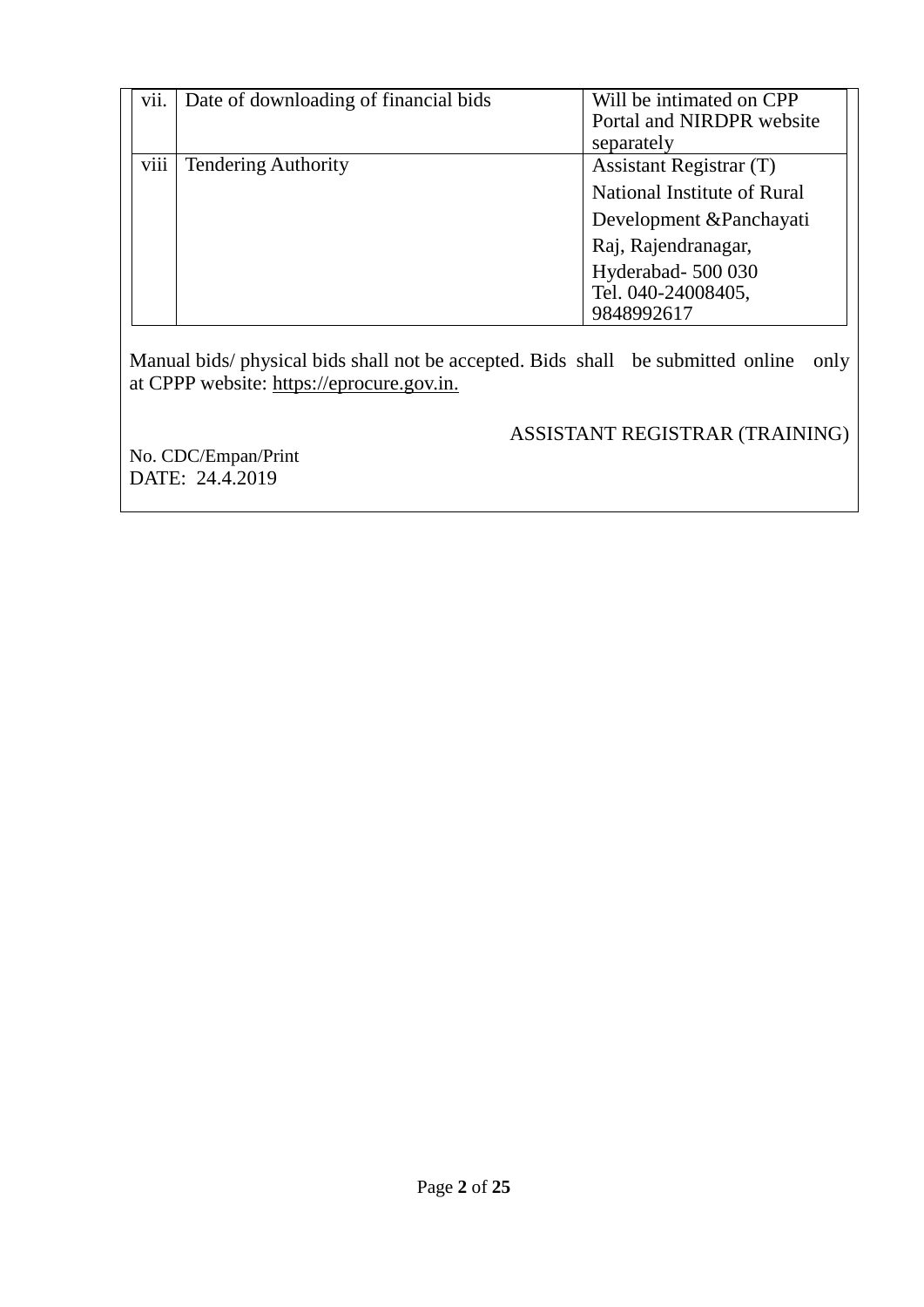### **GENERAL INSTRUCTIONS TO BIDDERS**

### **1. Submission of Tender**

- i. The tender shall be submitted online in two parts, viz., technical bid and financial bid. The offers submitted by Telegram/Fax/email shall not be considered. No correspondence will be entertained in this matter.
- ii. More than one tender shall not be submitted by one contactor or contractors having business relationships with one another. Under no circumstance will father and his son(s) or other close relations who have business relationship with one another (i.e when one or more partner(s)/director(s) are common) be allowed to tender for the same contract as separate competitors. A breach of this condition will render the tenders of both parties liable to rejection.
- iii. The Hard Copy of original instrument i.e. Demand Draft in respect of earnest money deposit, original copy of affidavits, and credit facility certificate specimen papers of all varieties (in relevant cases) mentioned in tender must be delivered to the Asst. Registrar (T), NIRDPR, Rajendranagar, Hyderabad – 500030 on or before bid opening date/time as mentioned in the time schedule given in Table - A.
- iv. Bids will be opened online as per date/time as mentioned in tender notice at Central Public Procurement Portal (https://eprocure.gov.in). After online opening of the Technical-Bids, after evaluation bids of the only technically qualified bidders will be opened / downloaded for which will be intimated on CPP Portal / NIRDPR website later.

# **2. Instructions for Online Bid Submission:**

This tender document has been published on the Central Public Procurement Portal (URL: https://eprocure.gov.in). The bidders are required to submit soft copies of their bids electronically on the CPP Portal, using valid Digital Signature Certificates. The instructions given below are meant to assist the bidders in registering on the CPP Portal, prepare their bids in accordance with the requirements and submitting their bids online on the CPP Portal.

More information useful for submitting online bids on the CPP Portal may be obtained at: https://eprocure.gov.in.

# **3. Registration**

i. Bidders are required to enrol on the e-Procurement module of the Central Public Procurement Portal (URL: https://eprocure.gov.in) by clicking on the link "Online Bidder Enrolment" on the CPP Portal, which is free of charge.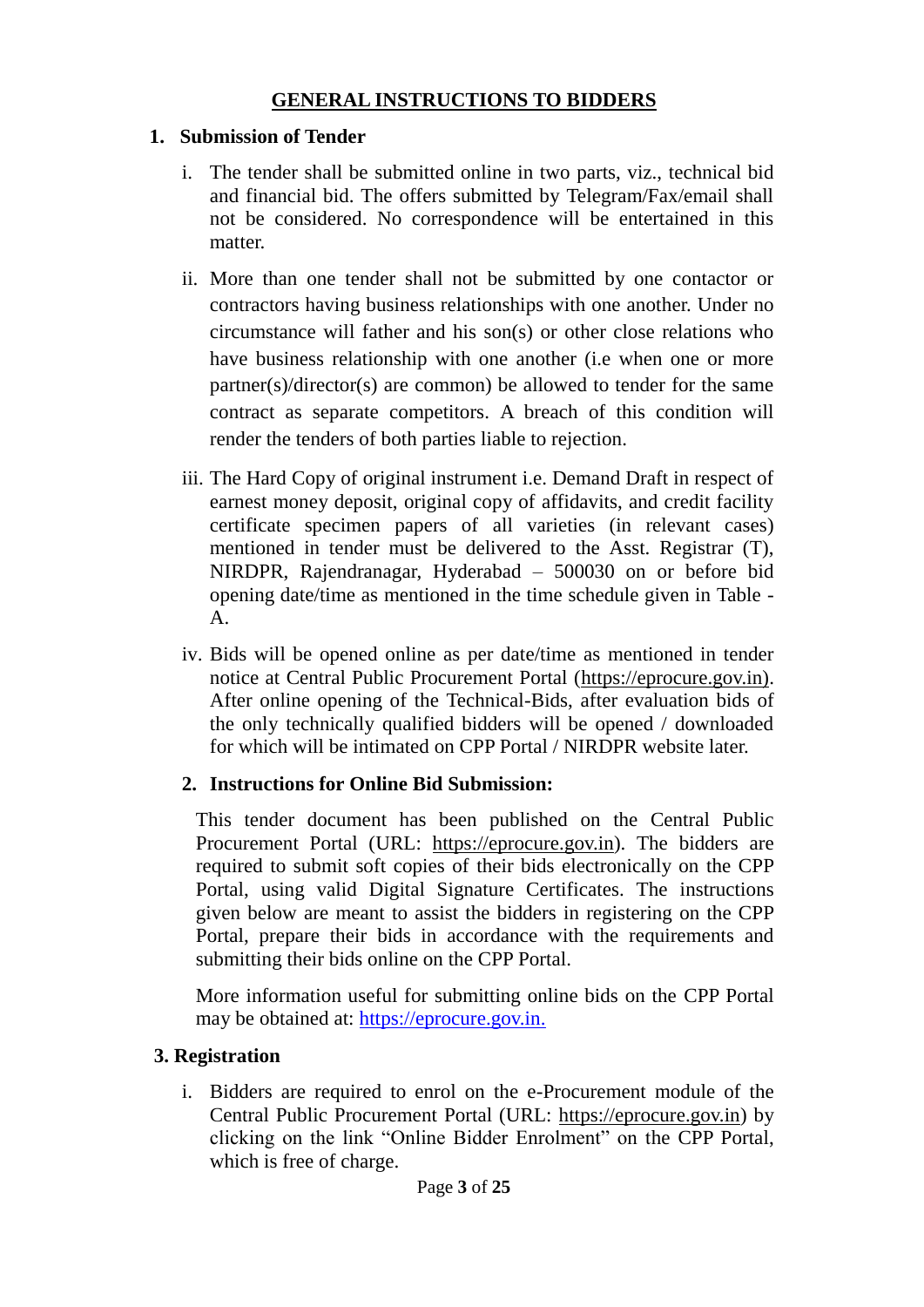- ii. As part of the enrolment process, the bidders will be required to choose a unique username and assign a password for their accounts.
- iii. Bidders are advised to register their **valid email address and mobile numbers** as part of the registration process. These would be used for any communication from the CPP Portal.
- iv. Upon enrolment, the bidders will be required to register their valid Digital Signature Certificate (Class II or Class III Certificates with signing key usage) issued by any Certifying Authority recognized by CCA India (e.g. Sify / TCS / nCode / eMudhra etc.), with their profile.
- v. Only one valid DSC should be registered by a bidder. Please note that the bidders are responsible to ensure that they do not lend their DSC"s to others which may lead to misuse.
- vi. Bidder then logs in to the site through the secured log-in by entering their user ID / password and the password of the DSC / e-Token.

#### **4. Searching for tender documents**

- i. There are various search options built in the CPP Portal, to facilitate bidders to search active tenders by several parameters. These parameters could include Tender ID, organization name, location, date, value, etc. There is also an option of advanced search for tenders, wherein the bidders may combine a number of search parameters such as organization name, form of contract, location, date, other keywords etc. to search for a tender published on the CPP Portal.
- ii. Once the bidders have selected the tenders they are interested in, they may download the required documents / tender schedules. These tenders can be moved to the respective **"My Tenders"** folder. This would enable the CPP Portal to intimate the bidders through SMS / email in case there is any corrigendum issued to the tender document.
- iii. The bidder should make a note of the unique Tender ID assigned to each tender, in case they want to obtain any clarification / help from the Helpdesk.

#### **5. Preparation of bids**

- i. Bidder should take into account any corrigendum published on the tender document before submitting their bids.
- ii. Please go through the tender advertisement and the tender document carefully to understand the documents required to be submitted as part of the bid. Please note the number of covers in which the bid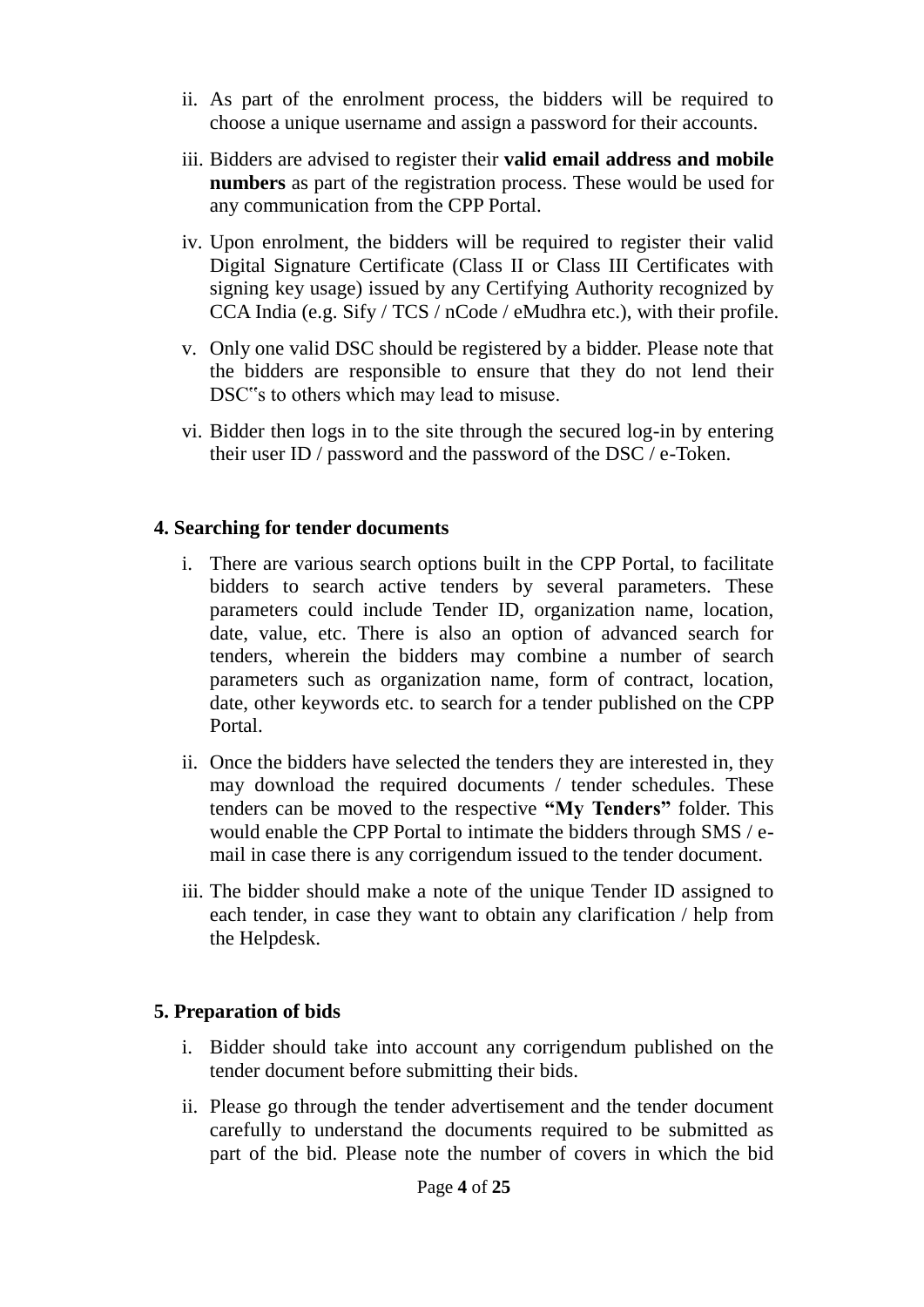documents have to be submitted, the number of documents including the names and content of each of the document that need to be submitted. Any deviations from these may lead to rejection of the bid.

- iii. The Bidder, in advance, should get ready the bid documents to be submitted as indicated in the tender document / schedule and generally, they can be in PDF / XLS / RAR / DWF formats. Bid documents may be scanned with 100 dpi with black and white option.
- iv. To avoid duplication of the time and effort required in uploading the same set of standard documents which are required to be submitted as a part of every bid, a provision of uploading such standard documents (e.g. PAN card copy, annual reports, auditor certificates etc.) has been provided to the bidders. Bidders can use **"My Space"** area available to them to upload such documents. These documents may be directly submitted from the "My Space" area while submitting a bid, and need not be uploaded again and again. This will lead to a reduction in the time required for bid submission process.

#### **6. Submission of bids**

- i. Bidder should log into the site **well in advance** for bid submission so that he/she uploads the bid in time i.e., on or before the bid submission time. Bidder will be solely responsible for any delay due to other issues.
- ii. The bidder has to digitally sign and upload the required bid documents one by one as indicated in the tender document.
- iii. Bidder has to select the payment option as "offline" to pay the tender fee / EMD as applicable and enter details of the instrument.
- iv. Bidder should prepare the DD towards EMD as per the instructions specified in the tender document. The original DD should be posted/couriered/given in person to the Tender Processing Section, latest by the last date of bid submission. The details of the DD/any other accepted instrument, physically sent, should tally with the details available in the scanned copy and the data entered during bid submission time. Otherwise the uploaded bid will be rejected.
- v. A standard price bid format has been provided with the tender document to be filled by all the bidders. Bidders are requested to note that they should necessarily submit their financial bids in the format provided and no other format is acceptable. Bidders are required to download the file and quote the amount on hard copy. Once the details have been completed, the bidder should submit it online, in the form of a soft copy, if the file is found to be modified by the bidder, the bid will be rejected.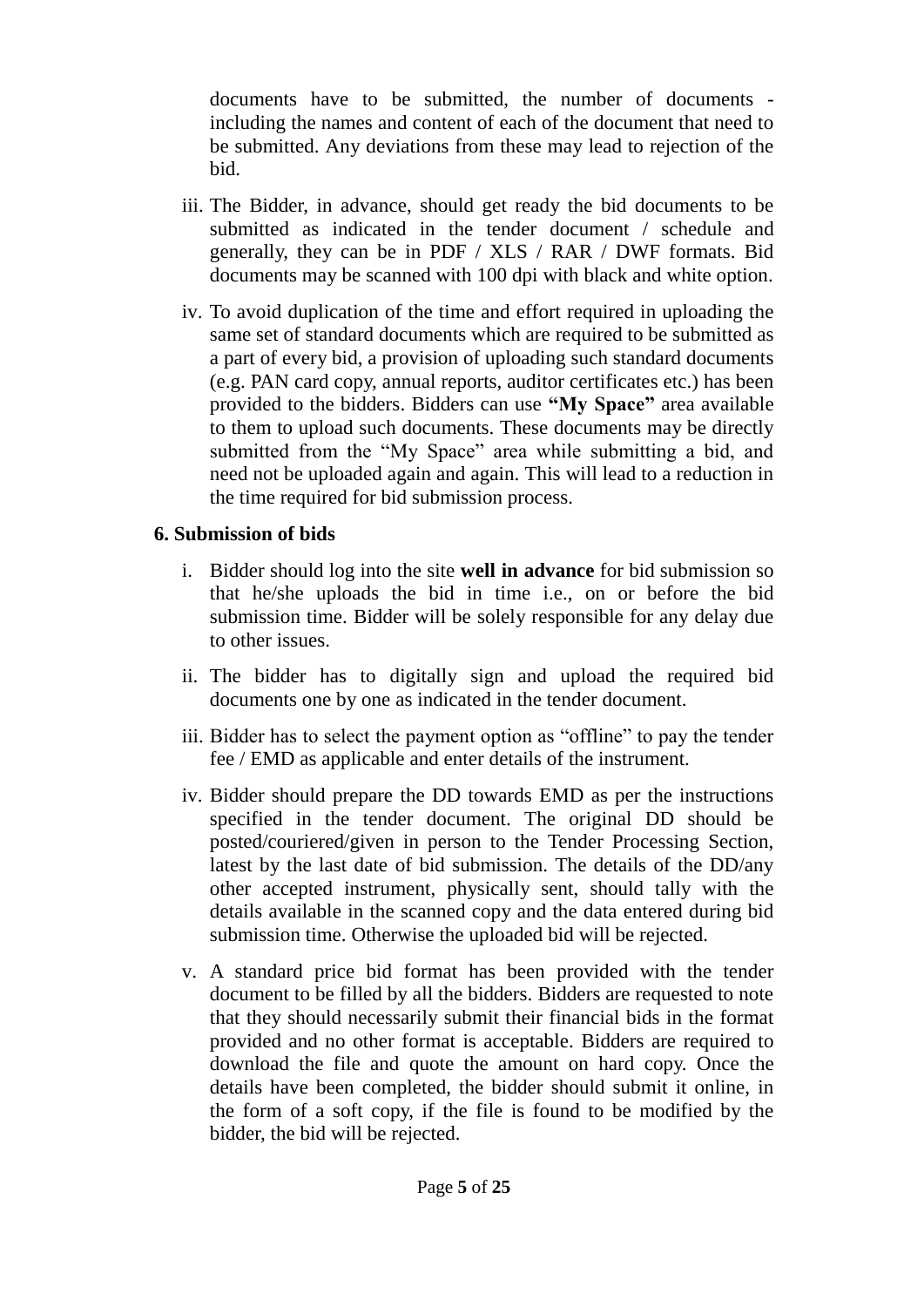- vi. The server time (which is displayed on the bidders' dashboard) will be considered as the standard time for referencing the deadlines for submission of the bids by the bidders, opening of bids etc. The bidders should follow this time during bid submission.
- vii.All the documents being submitted by the bidders would be encrypted using PKI encryption techniques to ensure the secrecy of the data. The data entered cannot be viewed by unauthorized persons until the time of bid opening. The confidentiality of the bids is maintained using the secured Socket Layer 128 bit encryption technology. Data storage encryption of sensitive fields is done.
- viii. The uploaded tender documents become readable only after the tender opening by the authorized bid openers.
	- ix. Upon the successful and timely submission of bids, the portal will give a successful bid submission message & a bid summary will be displayed with the bid no. and the date & time of submission of the bid with all other relevant details.
	- x. The bid summary has to be printed and kept as an acknowledgement of the submission of the bid. This acknowledgement may be used as an entry pass for any bid opening meetings.

#### **7. Assistance to bidders**

- i. For any clarifications relating to the tender document and the terms and conditions contained therein, the Tender Inviting Authority Shri Vineet Kumar Tandon, Phone No.040-24008405, 9848992617, eMail ID: [vineettandon.nird@gov.in.](mailto:vineettandon.nird@gov.in) Should be contacted by phone or by email.
- ii. The clarification shall be given at the earliest on the same day through e-mail.
- iii. Any queries relating to the process of online bid submission or queries relating to CPP Portal in general may be directed to the 24x7 CPP Portal Helpdesk. The contact number for the helpdesk is 1800 233 7315.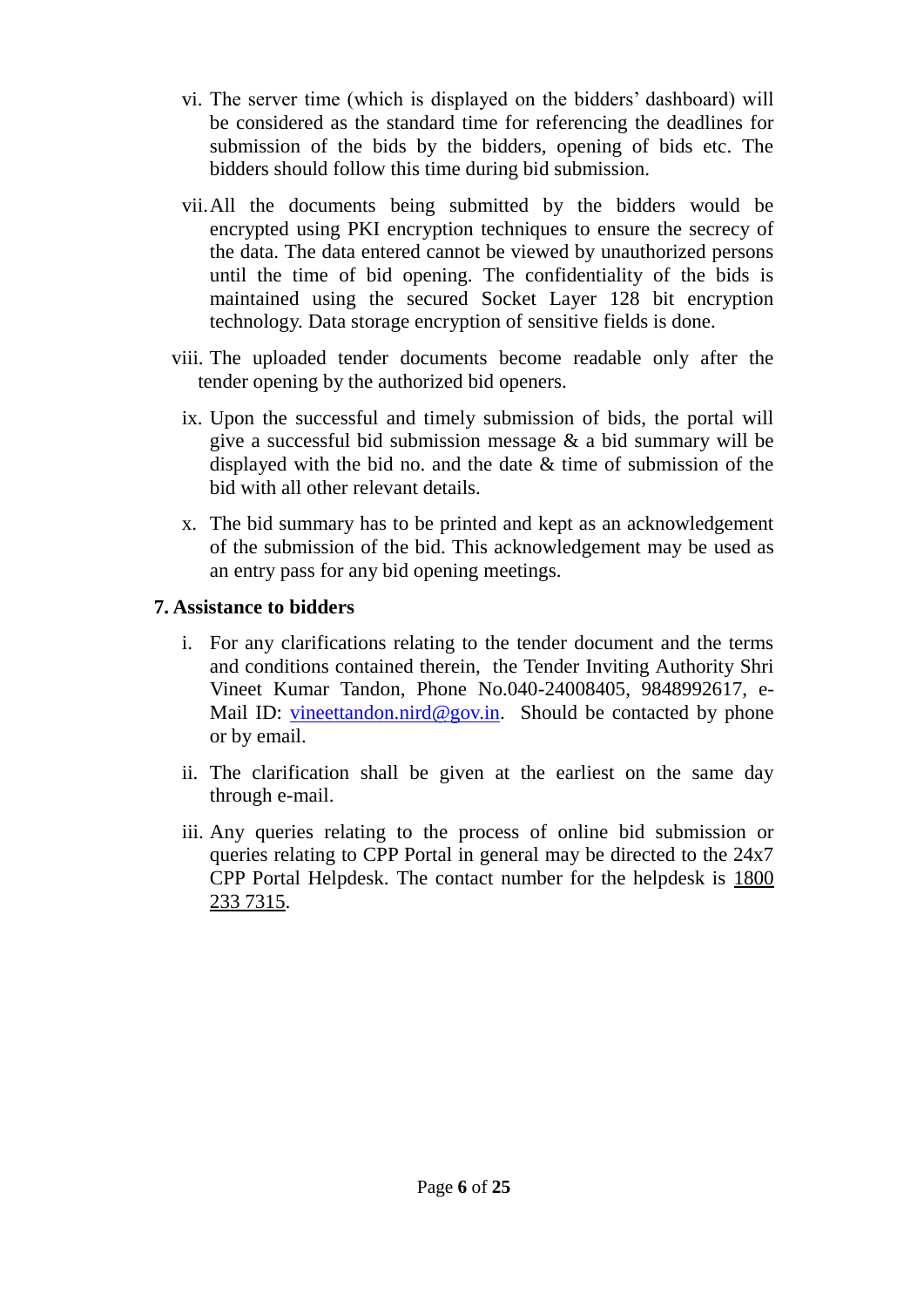

#### **NATIONAL INSTITUTE OF RURAL DEVELOPMENT & PANCHAYATI RAJ**

(Ministry of Rural Development, Govt. of India) Rajendranagar, Hyderabad – 500030.

# **GENERAL TERMS AND CONDITIONS PRE BID**

1. The Institute will get various types of publication / printing works as mentioned below:

| $\mathbf{i}$<br>A4 size | <b>Books</b>                                     | - Royal and       |
|-------------------------|--------------------------------------------------|-------------------|
| size                    | ii) Periodicals                                  | - A4 and book     |
| $\overline{iii}$ )      | <b>Manuals</b>                                   | - A4 size         |
| <b>Book size</b>        | iv) Brochures / Invitation Cards / Posters       | $-$ A4 size &     |
| inches                  | v) Annual diaries                                | $-5.5 \times 8.5$ |
| inches                  | vi) Yearly calendars'                            | $-18x23$          |
| pages                   | vii) Scribbling pads                             | $-15 & 45$        |
|                         | viii) Handmade letter heads                      | - A4 size         |
|                         | ix) Letter heads on Executive Bond paper         | - A4 size         |
| $\mathbf{x})$           | Course certificates                              | - A4 size         |
| xi)                     | Visiting cards (handmade $\&$ special art paper) |                   |
| xii)<br>sizes           | Envelopes                                        | - Assorted        |

2. The services to be provided by the printers include type setting, designing layout, printing, binding, lamination, creasing and delivering the printed material to the Institute as per the specifications given for each order.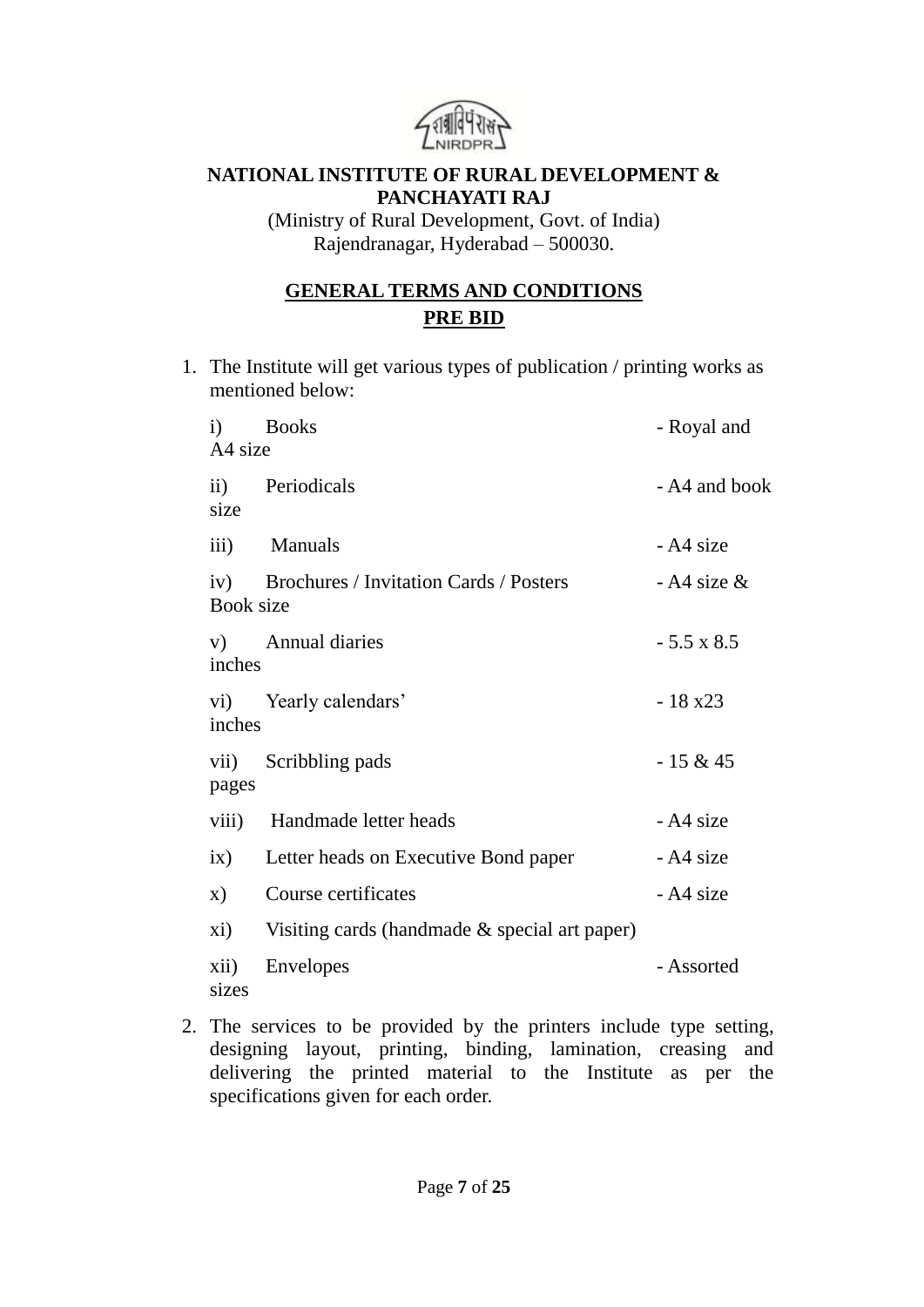- 3. After thorough scrutiny of the online bids in 1st cover (Technical Bid), the 2nd cover (Financial Bid) of those firms who are qualified in technical bid will be downloaded.
- 4. Mere fulfilment of all the stipulation as contained in the tender document, terms and conditions annexed to the tender quotation does not confer any right on the tenderers on acceptance of their application.
- 5. The tenderer should enclose Demand Draft for Rs. 10,000 (Rupees ten thousand only) in favour of "NIRDPR", towards EMD drawn on any commercial bank payable at Hyderabad. EMD will not carry any interest whatsoever.
- 6. Bidders are advised to verify specimen copies of each of the item mentioned in (2) available with Shri Vineet Kumar Tandon, Assistant Registrar (Trg.), Phone: 040-24008405, 9848992617 before uploading their financial bid.
- 7. Copies of work orders relating to the printing works being undertaken in the office / departments / institutions by the tenderer should be uploaded in first cover.
- 8. List of Office/Departments/Institutions where the tenderer is already undertaking similar printing works should be attached. A copy of the Purchase Order/Work Order issued should be uploaded in 1st cover.
- 9. Correction, if any, must be attested. All amounts shall be indicated both in words as well as in figures. Where there is difference between the amount quoted in words and figures, amount quoted in words shall prevail.

#### **POST BID**

- 1. The decision of the Director General shall be final and binding on all the tenderers concerned.
- 2. The successful tenderer will be required to submit Performance Security Deposit for Rs. 1,50,000/- (Rupees one lakh fifty thousand only) by way of DD drawn on any commercial bank payable at Hyderabad, which will not carry any interest whatsoever. This will be suitably lesser in the case of those tenderers who bid for few items only
- 3. Director General, NIRDPR or his authorized representatives may visit the premises of printing press units qualified in technical bid for ascertaining the credentials and capabilities of the printing press unit before downloading the financial bids.
- 4. The NIRDPR reserves the right to forfeit the EMD of tenderers on account of (i) premature withdrawal from the tender (ii) non-payment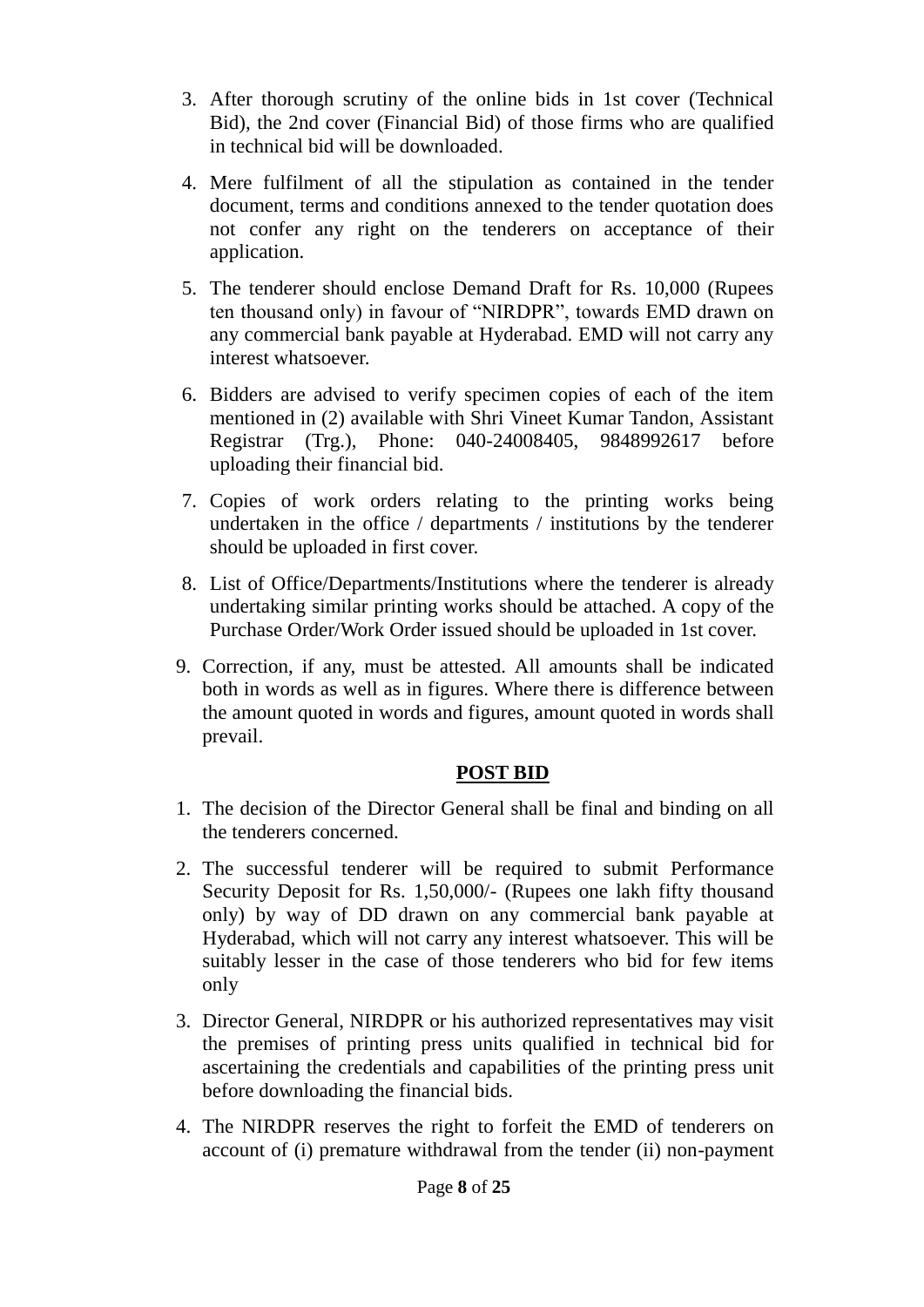of performance security deposit. The decision of the Director General, NIRDPR shall be final in this regard.

- 5. After notification of approved rates the Printers are required to enter into a contract agreement with NIRDPR before award of printing work.
- 6. After finalization of the rates, the Institute will notify the approved rates and will prepare a panel (list) of approved printers and assign the printing works to them from time to time.
- 7. For high end items like journals and books, the participating bidders will be given an opportunity to match the lowest bid for empanelment.
- 8. Institution does not guarantee for quantum of business to any Firm/Company during the period of empanelment.

### **EXECUTION OF PRINTING WORKS**

- **1.** NIRDPR reserves the right to forfeit the performance security deposit of the printers who do not execute the work assigned as per the Work Order. The decision of the Director General, NIRDPR shall be final in this regard.
- **2.** Delivery of proofs and the printed copies in good condition at NIRDPR, Rajendranagar, Hyderabad including freight charges, insurance etc. will be the responsibility of the printer. The paper consumption statement must necessarily be submitted as a separate item with the bill.
- **3.** For re-print orders, the page setting and design charges cannot be charged again when ordered within the contract period.
- **4.** Approved rates will be valid for 2 (two) years from the date of entering into the agreement, subject to extension by one more year by mutual agreement.
- **5.** NIRDPR will release payment against the bill and **paper consumption statement** (in applicable cases) within 15 days from the date of receipt of printed material and bill. Bill should contain **item wise details** like description of work, quality, quantity, rate and amount in conformity with work order and material delivery note to the satisfaction of the Institute's authorities.
- **6. The rates quoted shall be inclusive of all taxes excluding GST.**
- **7. Arbitration:** in the event of any question, dispute or difference arising under these conditions or any conditions contained in the Work Order or in connection with this contract, the same shall be referred to the sole arbitration of the Director General or some other persons appointed by him. The award of the arbitrator shall be final and binding on the parties to this contract.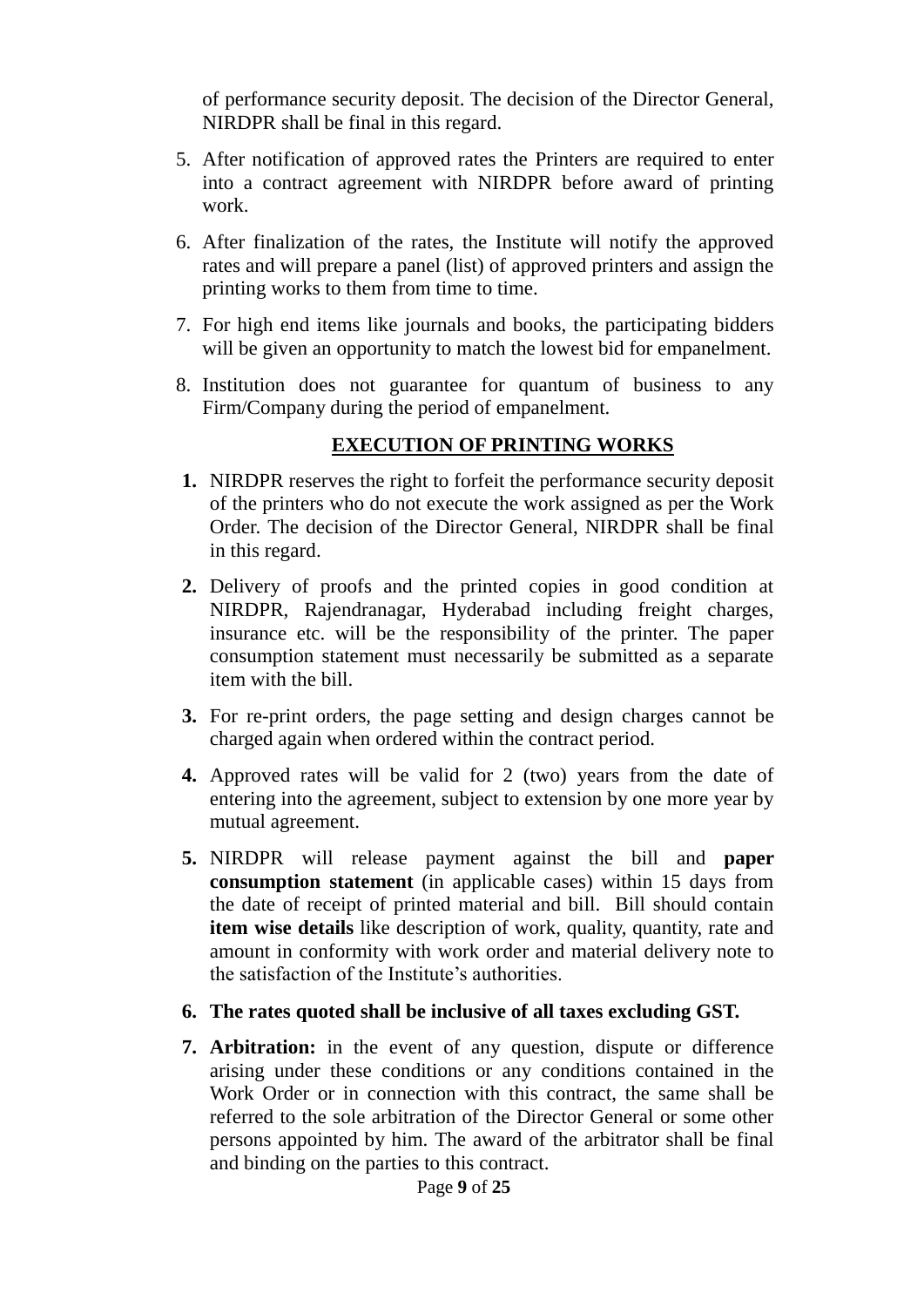### **8. Force Majeure:**

i) The Supplier shall not be liable for forfeiture of its performance security, liquidated damages or termination for default, if and to the extent that, its delay in performance or other failure to perform its obligations under the Contract is the result of an event of Force Majeure.

ii) If a Force Majeure situation arises, the Contractor shall promptly notify the NIRDPR in writing of such conditions and the causes thereof. Unless otherwise directed by the NIRDPR in writing, the Contractor shall continue to perform its obligations under the Contract as far as is reasonably practical, and shall seek all reasonable alternative means for performance not prevented by the Force Majeure event.

- **9. Liquidated Damages:** The liquidated damages will be applicable under the following circumstances:
	- i. If the deliverables are not submitted as per the stated schedule and time, or are not acceptable to the NIRDPR due to poor quality or deviation from given specifications, or if defects are not rectified to the satisfaction of the NIRDPR within 15 days of the receipt of the communication from NIRDPR, the Contractor shall be liable for paying liquidated damages at 1% of the contract value per week, subject to a maximum of 5% of contract value.
	- ii. Any delay beyond the stated delivery period, NIRDPR shall be free to terminate the contract and get the work done from an alternate source, at the risk of the contractor, besides forfeiting Security Deposit. The decision of the NIRDPR as to the period of delay on the part of the contractor and the quantum of compensation for such delay shall be final and binding on the contractor.
	- iii. If the contractor is hindered in carrying out the work on account of delayed decision or the approval by the NIRDPR, which are necessary to carry out further work, he will be allowed suitable extension of time by competent authority of the NIRDPR.
	- iv. The liquidated damages shall be 1% of the contract value per week of delay subject to a maximum of 5% of contract value. The quantum of damages will increase with every week of delay by 1%.
	- **10.**If NIRDPR suffers any losses, damages, due to any act of negligence on the part of the Contractor, the quantification of which may be difficult, then the amount as decided by the Director General, NIRDPR shall be final and binding on the printer.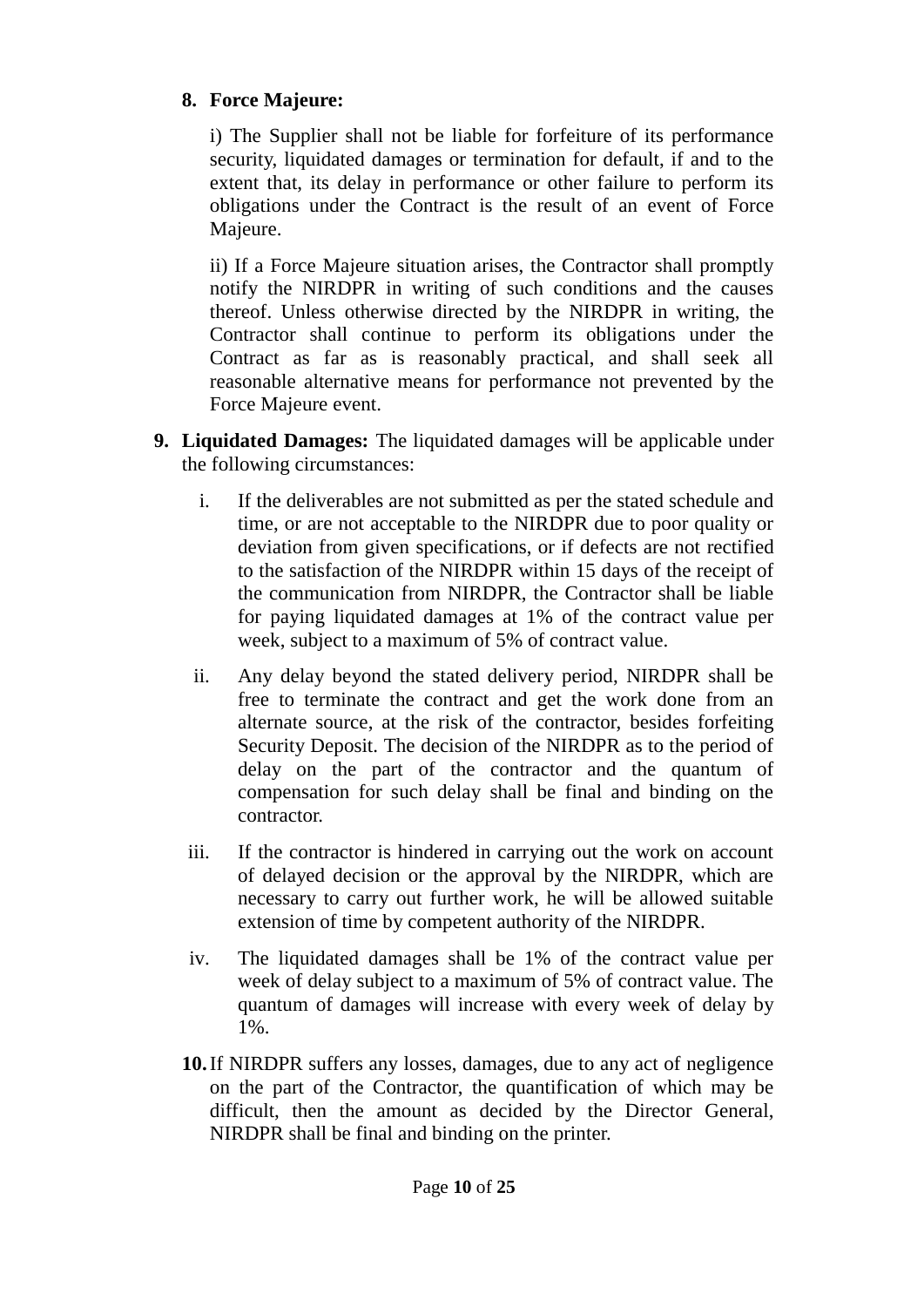**11. Jurisdiction:** The order executed will be subject to Indian law and local courts at Hyderabad only.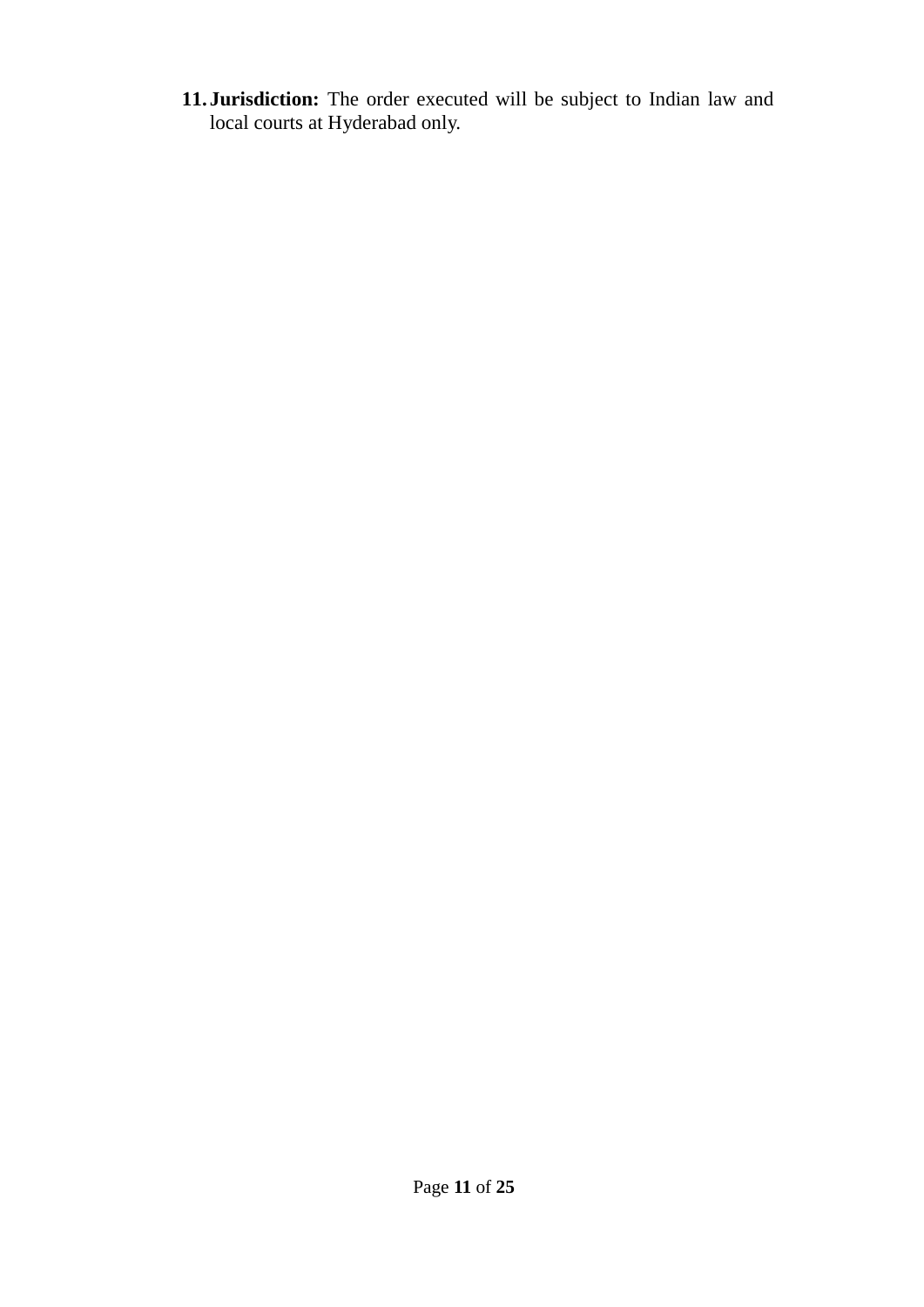#### **TENDER ACCEPTANCE LETTER** (To be given on Letter Head) **Date:**

#### **To**

The Assistant Registrar (T), National Institute of Rural Development &Panchayati Raj, Rajendranagar, Hyderabad – 500 030

**Sub:** NIT for empanelment of printers to undertake printing works - Acceptance of Terms & Conditions of Tender – Reg.

**Ref:** Tender Reference No. [CDC/Empan/Print](https://nirdpr.eoffice.gov.in/eFile/?x=SHyQfLkVy89cQ7RrYwwGtVP2GiiqKf-F)

#### **Dear Sir,**

- 1. I/We have downloaded/ obtained the tender document(s) for the above mentioned "Tender/Work" from the web site(s) namely: NIT for empanelment of printers to undertake printing works as per your advertisement, given in the above mentioned website(s).
- 2. I/We hereby certify that I/We have read the entire terms and conditions of the tender documents (including all documents like  $annexure(s)$ , schedules $(s)$  etc..), which form part of the contract agreement and I/we shall abide hereby by the terms/conditions/ clauses contained therein.
- 3. The corrigendum(s) issued from time to time by your department/ organisation too have also been taken into consideration, while submitting this acceptance letter.
- 4. I/We hereby unconditionally accept the tender conditions of above mentioned tender document(s)/ corrigendum(s) in its totality/entirety.
- 5. In case any provisions of this tender are found violated, then your department/organisation shall without prejudice to any other right or remedy be at liberty to reject this tender/bid including the forfeiture of the full said earnest money deposit absolutely.

Yours faithfully,

(Signature of the Bidder, with Official Seal)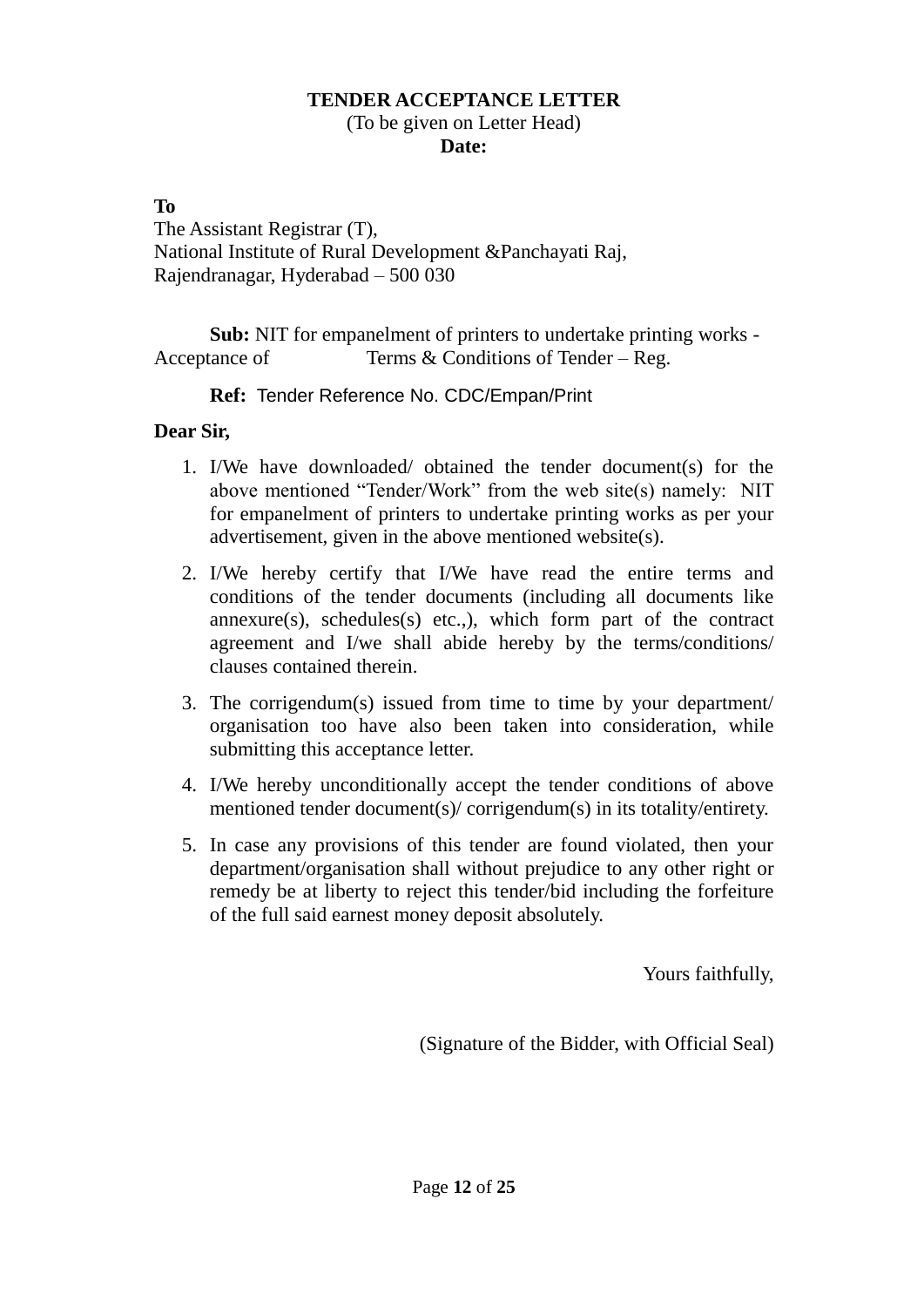

#### **NATIONAL INSTITUTE OF RURAL DEVELOPMENT & PANCHAYATI RAJ**

(Ministry of Rural Development, Govt. of India) Rajendranagar, Hyderabad – 500030.

. . .

#### **e-Tender NOTICE INVITING TENDER FOR EMPANELMENT OF PRINTERS FOR PRINTING WORKS**

### **Technical Bid (Cover – I)**

| Sl.No. | <b>Particulars</b>                                                                                                                                     | <b>Information to be</b><br>supplied by the<br>intending bidder | <b>Documentary</b><br>proof Page No. |
|--------|--------------------------------------------------------------------------------------------------------------------------------------------------------|-----------------------------------------------------------------|--------------------------------------|
| 1.     | Name of the Company/Firm                                                                                                                               |                                                                 |                                      |
| 2.     | Address of the Company/ Firm                                                                                                                           |                                                                 |                                      |
|        | (a) Postal                                                                                                                                             |                                                                 |                                      |
|        | (b) Telephone/ Fax/ MobileNo.(s)                                                                                                                       |                                                                 |                                      |
|        | $(c)$ E-mail ID                                                                                                                                        |                                                                 |                                      |
|        | (d) Website address, if any                                                                                                                            |                                                                 |                                      |
| 3.     | Type of the Company/Firm (In the<br>case of Partnership Firm, a copy of<br>Deed to be submitted)                                                       |                                                                 |                                      |
| 4.     | Owner/ partners of the Company/ Firm                                                                                                                   |                                                                 |                                      |
| 5.     | Year of establishment of the Co./ Firm                                                                                                                 |                                                                 |                                      |
|        | For how long the Co./ Firm is<br>(a)<br>providing printing services to<br>Government/ Semi-Govt./large private<br>organizations(proof to be submitted) |                                                                 |                                      |
|        | (b) PAN No.                                                                                                                                            |                                                                 |                                      |
|        | (c) GST Registration No.                                                                                                                               |                                                                 |                                      |
| 6.     | Details of Demand Draft i.e., DD No.<br>Dt Bank:<br>and Branch<br>submitted towards Bid Security/<br>Earnest Money Deposit for ₹10,000/-               |                                                                 |                                      |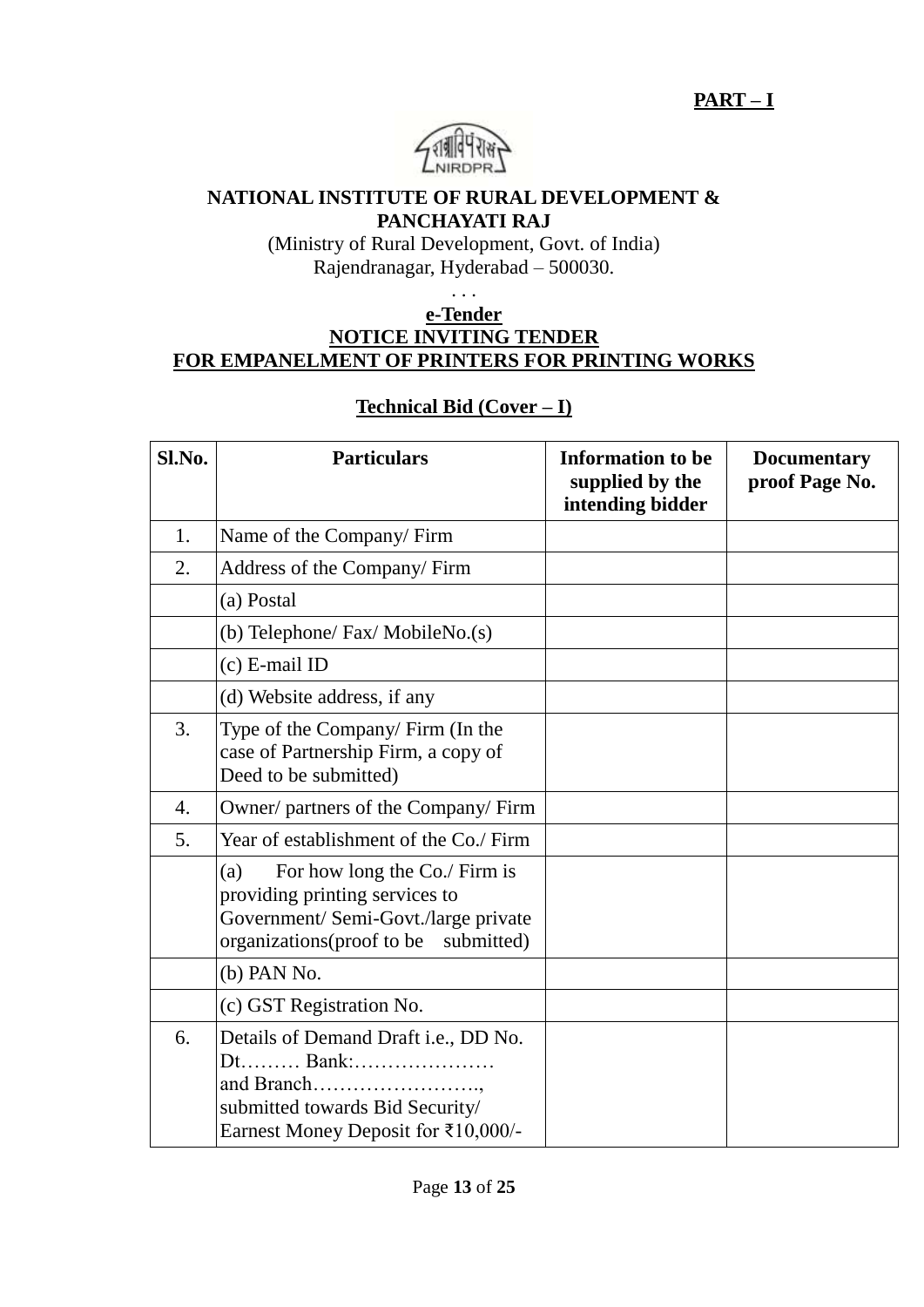| 7. | Annual Turnover during the preceding                                                                                                                           | $2015 - 16$ , |  |
|----|----------------------------------------------------------------------------------------------------------------------------------------------------------------|---------------|--|
|    | three financial years <i>i.e.</i> 2015-16,                                                                                                                     | $2016-17$ ,   |  |
|    | 2016-17 and 2017-18 (copies of                                                                                                                                 | 2017-18       |  |
|    | Audited Balance Sheet and Profit &                                                                                                                             |               |  |
|    | Loss Account to be submitted (in                                                                                                                               |               |  |
|    | relevant cases). The annual turn over                                                                                                                          |               |  |
|    | amount will be relaxed in deserving                                                                                                                            |               |  |
|    | cases. But the turn over amount must                                                                                                                           |               |  |
|    | be mentioned.                                                                                                                                                  |               |  |
| 8. | Income Tax Returns from the Income<br>Tax Department for the financial years<br>2015-16, 2016-17 and 2017-18 (copies)<br>of ITR for each year to be submitted) |               |  |
| 9. | Has the Company / Firm ever been<br>blacklisted? If no, a self-certificate to<br>that effect to be furnished.                                                  |               |  |

(All necessary supporting documents to be uploaded with Technical Bid)

Date: Signature of bidder Place: with Official Seal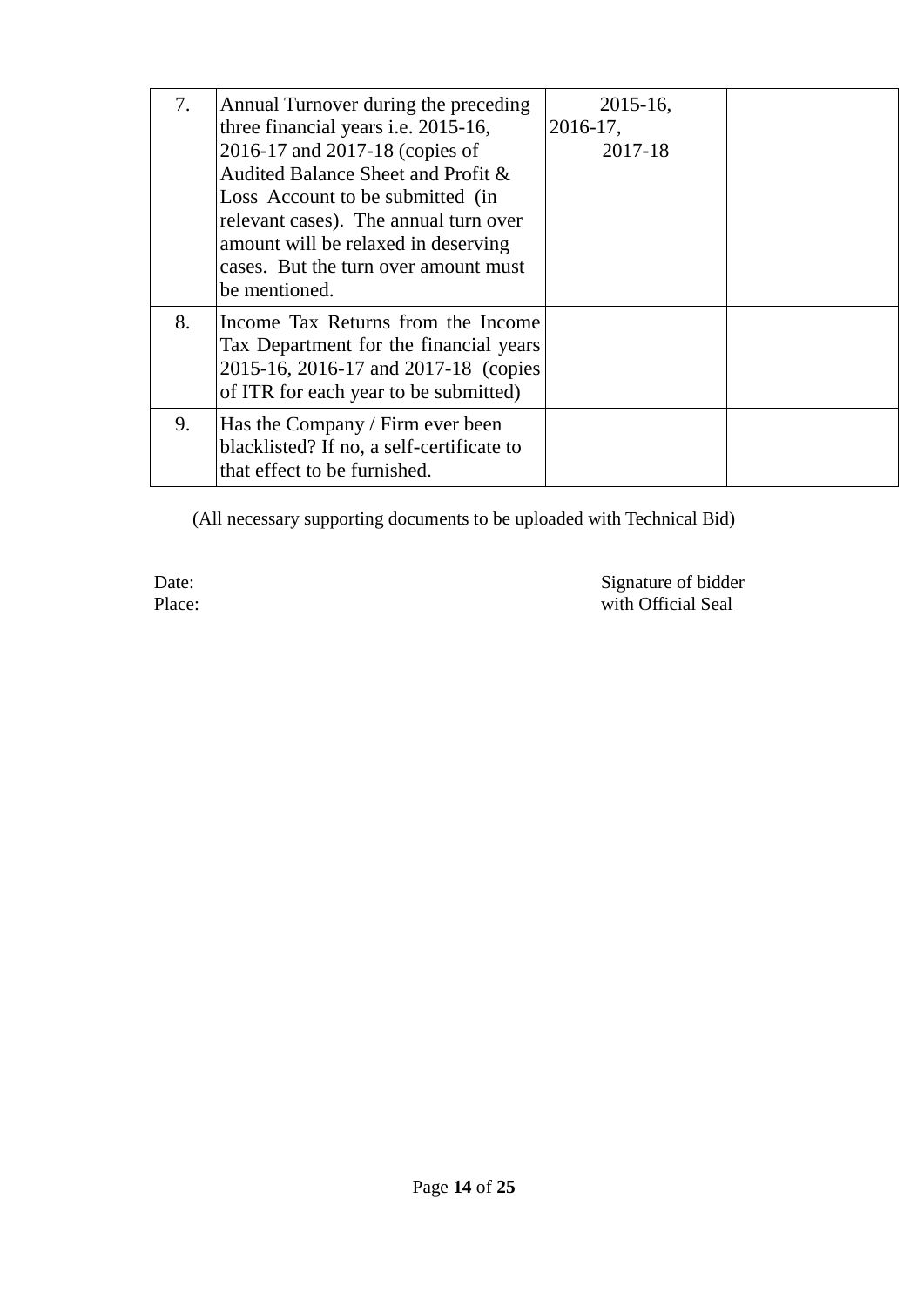# **Statement showing the list of printing equipment and machinery (Mention only those installed and in working condition) owned by the bidder**

### **Minimum 3 should be available with the printer for all items**

## **i) Printing (both Multi-colour and Single Colour)**

|    | Sl.No. Make / Model | Size / Specifications | No. of colours | No. of such units |
|----|---------------------|-----------------------|----------------|-------------------|
| ı. |                     |                       |                |                   |
| 2. |                     |                       |                |                   |
| 3. |                     |                       |                |                   |
| 4. |                     |                       |                |                   |
| 5. |                     |                       |                |                   |
| 6. |                     |                       |                |                   |

### **ii) Computer systems and computer printers installed in the printing press:**

|                | Sl.No. Description of the<br>computer system / printer | Size /<br>specifications | No. of systems | Remarks |
|----------------|--------------------------------------------------------|--------------------------|----------------|---------|
| ι.             |                                                        |                          |                |         |
| $^{\prime}$ 2. |                                                        |                          |                |         |
| 3.             |                                                        |                          |                |         |
| '4.            |                                                        |                          |                |         |
| 5.             |                                                        |                          |                |         |
| 6.             |                                                        |                          |                |         |

#### **iii) Binding machinery for all types – i.e., perfect binding, section stitching, spiral binding, etc.**

|           | Sl.No. Make / Model | Size / Specifications | No. of units |
|-----------|---------------------|-----------------------|--------------|
| <b>1.</b> |                     |                       |              |
|           |                     |                       |              |
| 3.        |                     |                       |              |
| 4.        |                     |                       |              |
| J.        |                     |                       |              |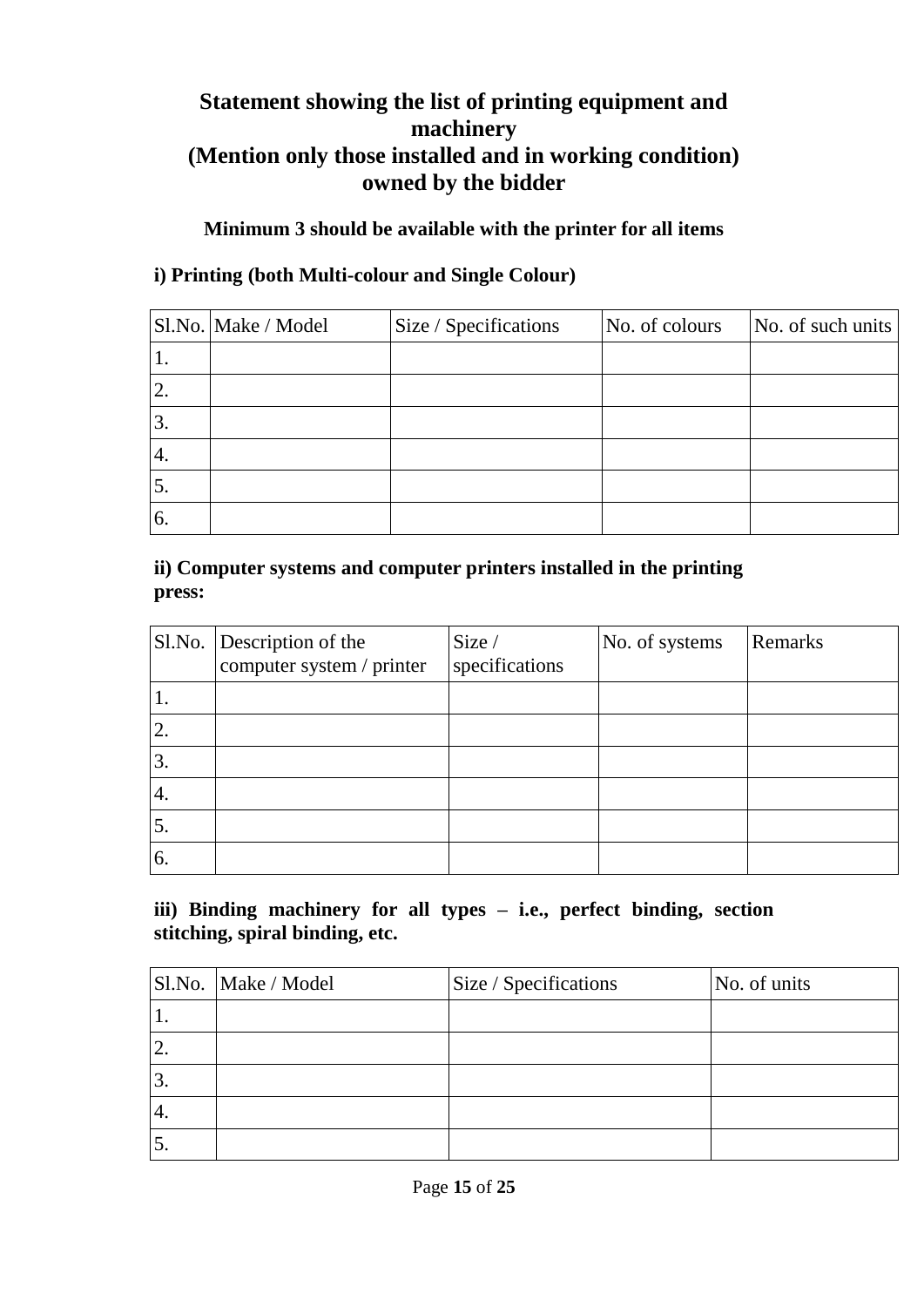|  | ○ <b>《大学》中的《大学》中的《大学》中的《大学》中的《大学》中的《大学》中的《大学》中的《大学》中的《大学》中的《大学》中的《大学》中的《大学》中的《大学》中</b> |  |
|--|----------------------------------------------------------------------------------------|--|
|  |                                                                                        |  |

# **iv) Lamination equipment details**

| Sl.No. Make / Model | Size / Specifications | No. of colours | No. of such units |
|---------------------|-----------------------|----------------|-------------------|
|                     |                       |                |                   |
|                     |                       |                |                   |
|                     |                       |                |                   |

Date:

Signature of the Tenderer with office stamp

Date:

Signature of Bidder

official seal

with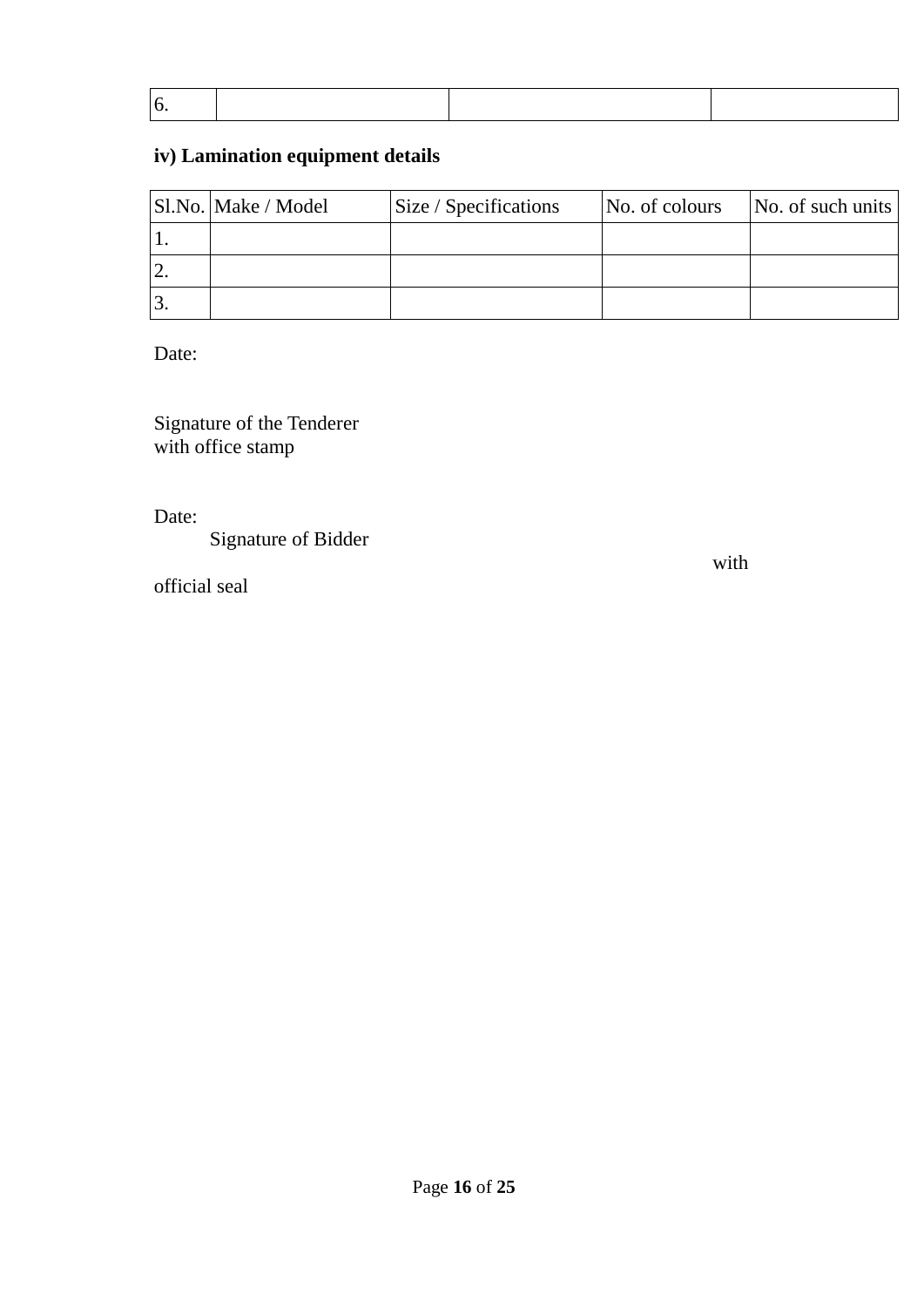The following documents are to be uploaded by the bidder in 1st Cover as per the tender document:

- i. Scanned copy of valid registration certificate, valid license, as per the tender notice, PAN No, GST Registration Certificate and Tender Acceptance Letter (Annexure-I).
- ii. Scanned copy of Income-tax assessment returns for the last three assessment years 2015-16, 2016-17 and 2017-18 and copies of audited statement of account by Chartered Accountant for the financial years of 2015-16, 2016-17 and 2017-18, Affidavit of partnership firm, if applicable.
- iii. Scanned copy of the Demand Draft for Rs. 10,000/- towards EMD.
- iv. Scanned copy of list of printing equipment and machinery owned (as per proforma at Annexure-II).

**Note: Demand Draft towards EMD, specimen copies of paper in original should be submitted on or before bid submission closing date & time to "Assistant Registrar (Training), NIRDPR, Hyderabad".**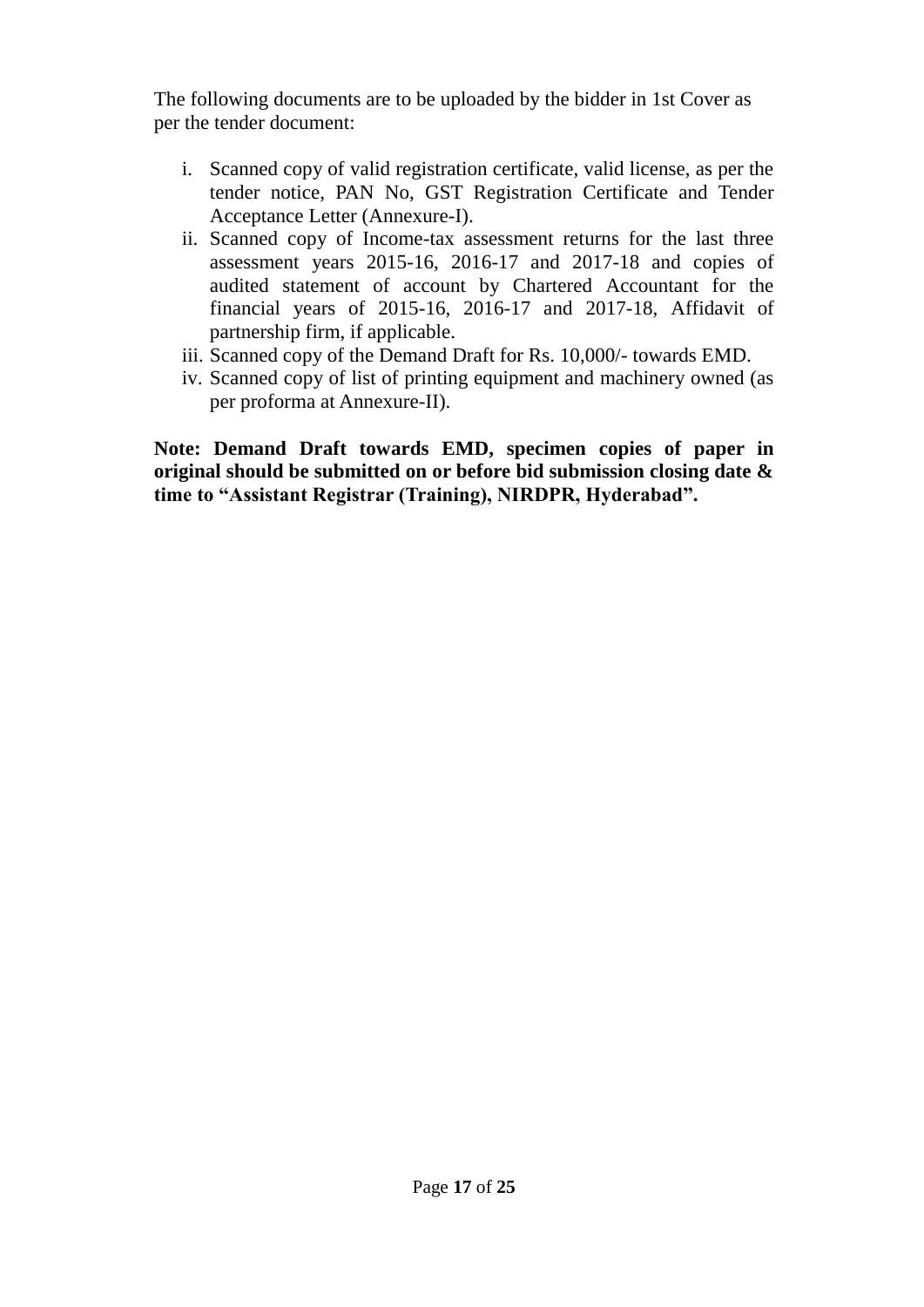

#### **NATIONAL INSTITUTE OF RURAL DEVELOPMENT & PANCHAYATI**

**RAJ**

(Ministry of Rural Development, Govt. of India) Rajendranagar, Hyderabad – 500030.

| <b>Tender Inviting</b><br><b>Authority</b> | National Institute of Rural Development & Panchayati Raj, Hyderabad                        |
|--------------------------------------------|--------------------------------------------------------------------------------------------|
| <b>Tender Title</b>                        | e-Tender - NOTICE INVITING TENDER FOR EMPANELMENT OF<br><b>PRINTERS FOR PRINTING WORKS</b> |
| <b>Tender No.</b>                          | <b>CDC/Empan/Print</b>                                                                     |
| <b>Bidder Name:</b>                        |                                                                                            |

#### **PART-II: Financial Bid**

(Upload scanned copy of Price bid as per tender document)

I / We hereby offer the following rates for undertaking General Printing works as detailed below and agree to hold these rates valid during the contact period:

| SI.     | Description of the item                 | Rate quoted (inclusive of all taxes, excluding |       |            |       |              |          |
|---------|-----------------------------------------|------------------------------------------------|-------|------------|-------|--------------|----------|
| No.     |                                         |                                                | GST)  |            |       |              |          |
|         |                                         | Single colour                                  |       | Two-colour |       | Multi-colour |          |
|         |                                         | In                                             | In    | In         | In    | In           | In words |
|         |                                         | figures                                        | words | figures    | words | figures      |          |
|         | <b>Printing Activities</b>              |                                                |       |            |       |              |          |
| 1.      | <b>DTP</b> composing (including title   |                                                |       |            |       |              |          |
|         | pages) when material is not             |                                                |       |            |       |              |          |
|         | given in soft copy                      |                                                |       |            |       |              |          |
| 1.1     | 1/8 Royal size (per page)               |                                                |       |            |       |              |          |
| 1.2     | 1/4 Demy (per page)                     |                                                |       |            |       |              |          |
| 2.      | <b>DTP</b> page setting charges         |                                                |       |            |       |              |          |
|         | (including title pages) when            |                                                |       |            |       |              |          |
|         | material is not given in soft           |                                                |       |            |       |              |          |
|         | copy                                    |                                                |       |            |       |              |          |
| 2.1     | 1/8 Royal size (per page)               |                                                |       |            |       |              |          |
| $2.2\,$ | $\frac{1}{4}$ Demy (per page)           |                                                |       |            |       |              |          |
| 3.      | <b>Text matter printing for every 4</b> |                                                |       |            |       |              |          |
|         | pages excluding paper cost              |                                                |       |            |       |              |          |
| 3.1     | Crown: $200 - 500$ copies               |                                                |       |            |       |              |          |
| 3.1.1   | Maplitho (80 gsm)                       |                                                |       |            |       |              |          |
| 3.1.2   | Natural shade (80 gsm)                  |                                                |       |            |       |              |          |
| 3.1.3   | Art paper (130 gsm)                     |                                                |       |            |       |              |          |
| 3.1.4   | Matte Paper(130 gsm)                    |                                                |       |            |       |              |          |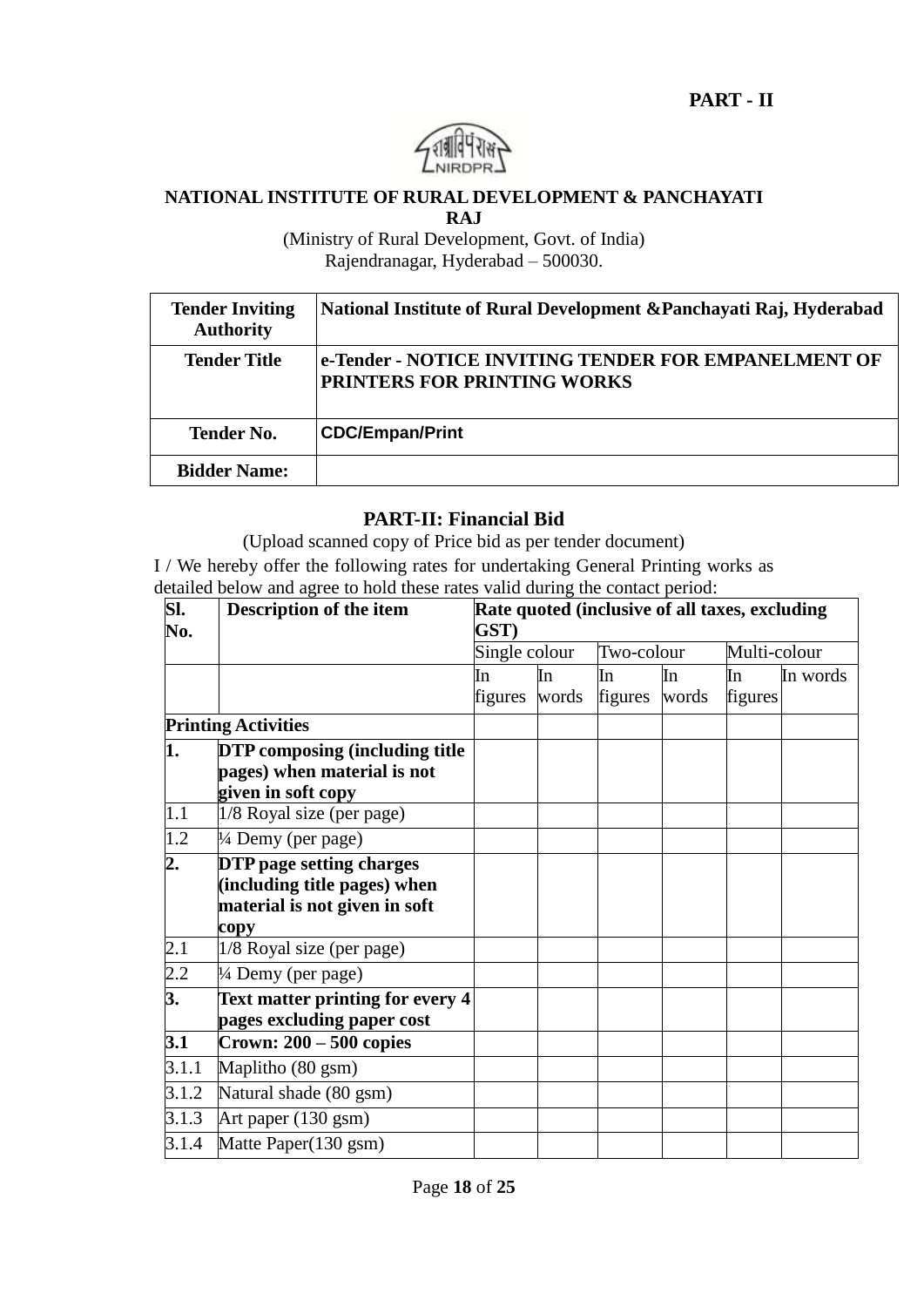| 3.1.5 | Rendezvous (special) 130 gsm            |                                                     |             |               |             |               |          |
|-------|-----------------------------------------|-----------------------------------------------------|-------------|---------------|-------------|---------------|----------|
| Sl.   | <b>Description of the item</b>          | Rate quoted (inclusive of all taxes, excluding GST) |             |               |             |               |          |
| No.   |                                         | Single colour                                       |             | Two colour    |             | Multi colour  |          |
|       |                                         |                                                     |             |               |             |               |          |
|       |                                         | In<br>figures                                       | In<br>words | In<br>figures | In<br>words | In<br>figures | In words |
| 3.2.2 | Natural shade (80 gsm)                  |                                                     |             |               |             |               |          |
| 3.2.3 | Art paper (130 gsm)                     |                                                     |             |               |             |               |          |
| 3.2.4 | Matte Paper(130 gsm)                    |                                                     |             |               |             |               |          |
| 3.2.5 | Rendezvous (special) 130 gsm            |                                                     |             |               |             |               |          |
| 3.3   | Crown: 1000 & above                     |                                                     |             |               |             |               |          |
| 3.3.1 | Maplitho (80 gsm)                       |                                                     |             |               |             |               |          |
| 3.3.2 | Natural shade (80 gsm)                  |                                                     |             |               |             |               |          |
| 3.3.3 | Art paper (130 gsm)                     |                                                     |             |               |             |               |          |
| 3.3.4 | Matte Paper(130 gsm)                    |                                                     |             |               |             |               |          |
| 3.3.5 | Rendezvous (special) 130 gsm            |                                                     |             |               |             |               |          |
| 3.4   | $A/4$ size: $200 - 500$ copies          |                                                     |             |               |             |               |          |
| 3.4.1 | Maplitho (80 gsm)                       |                                                     |             |               |             |               |          |
| 3.4.2 | Natural shade (80 gsm)                  |                                                     |             |               |             |               |          |
| 3.4.3 | Art paper $(130 \overline{\text{gsm}})$ |                                                     |             |               |             |               |          |
| 3.4.4 | Matte Paper(130 gsm)                    |                                                     |             |               |             |               |          |
| 3.4.5 | Rendezvous (special) 130 gsm            |                                                     |             |               |             |               |          |
| 3.5   | $A/4$ size: 501 – 1000 copies           |                                                     |             |               |             |               |          |
| 3.5.1 | Maplitho (80 gsm)                       |                                                     |             |               |             |               |          |
| 3.5.2 | Natural shade (80 gsm)                  |                                                     |             |               |             |               |          |
| 3.5.3 | Art paper (130 gsm)                     |                                                     |             |               |             |               |          |
| 3.5.4 | Matte Paper(130 gsm)                    |                                                     |             |               |             |               |          |
| 3.5.5 | Rendezvous (special) 130 gsm            |                                                     |             |               |             |               |          |
| 3.6   | $A/4$ size: 1000 & above copies         |                                                     |             |               |             |               |          |
| 3.6.1 | Maplitho (80 gsm)                       |                                                     |             |               |             |               |          |
| 3.6.2 | Natural shade (80 gsm)                  |                                                     |             |               |             |               |          |
| 3.6.3 | Art paper (130 gsm)                     |                                                     |             |               |             |               |          |
| 3.6.4 | Matte Paper(130 gsm)                    |                                                     |             |               |             |               |          |
| 3.6.5 | Rendezvous (special) 130 gsm            |                                                     |             |               |             |               |          |
| 4.    | Title pages printing for every 4        |                                                     |             |               |             |               |          |
|       | pages excluding paper cost              |                                                     |             |               |             |               |          |
| 4.1   | Crown: $200 - 500$ copies               |                                                     |             |               |             |               |          |
| 4.1.1 | Art paper (300 gsm)                     |                                                     |             |               |             |               |          |
| 4.1.2 | Matte Paper (300 gsm)                   |                                                     |             |               |             |               |          |
| 4.1.3 | Rendezvous (special) 300 gsm            |                                                     |             |               |             |               |          |
| 4.2   | Crown: $501 - 1000$ copies              |                                                     |             |               |             |               |          |
| 4.2.1 | Art paper (300 gsm)                     |                                                     |             |               |             |               |          |
| 4.2.2 | Matte Paper(300 gsm)                    |                                                     |             |               |             |               |          |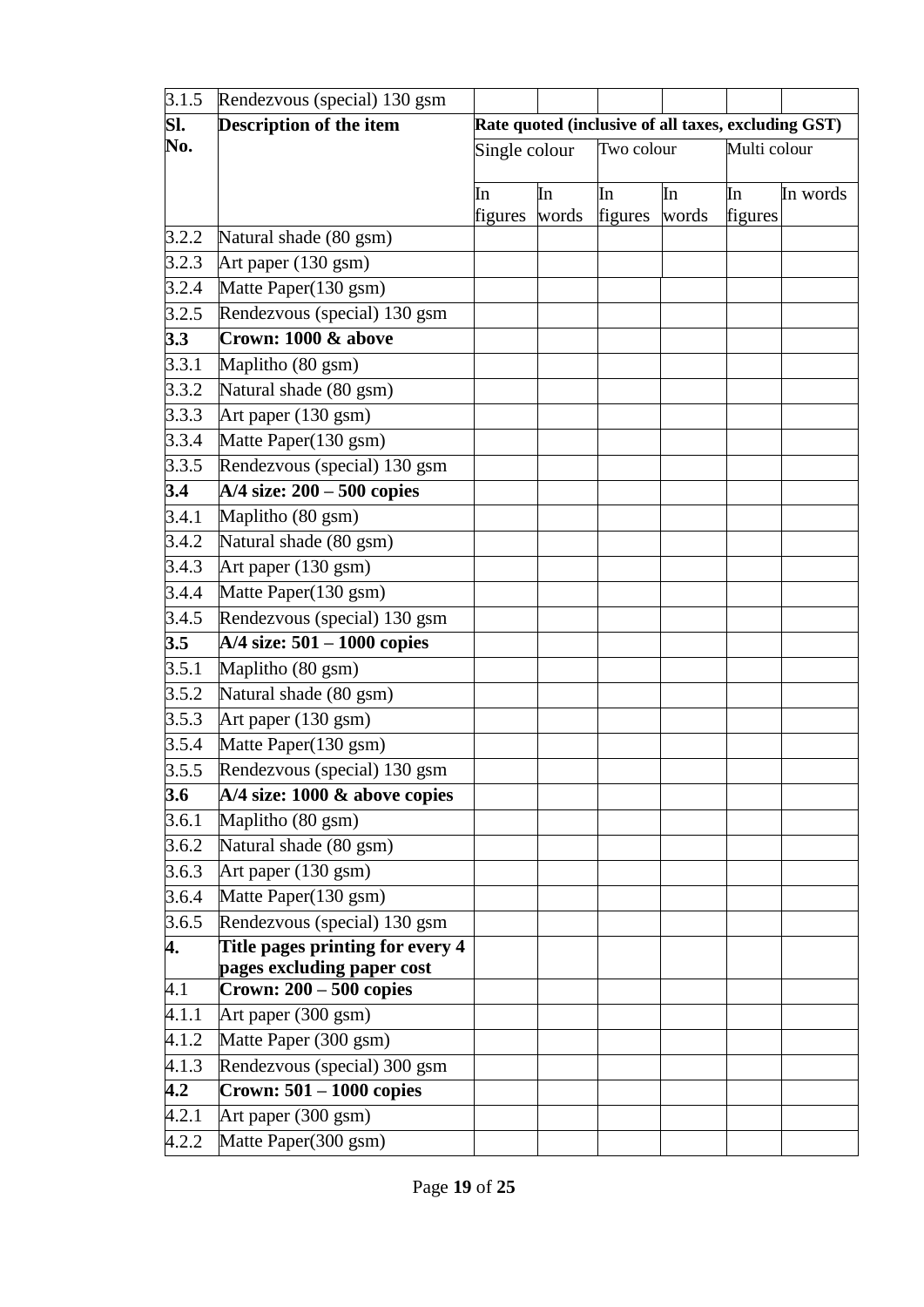| 4.2.3            | Rendezvous (special) 300 gsm                           |               |  |               |    |                                                     |       |
|------------------|--------------------------------------------------------|---------------|--|---------------|----|-----------------------------------------------------|-------|
| Sl.              | Description of the item                                |               |  |               |    | Rate quoted (inclusive of all taxes, excluding GST) |       |
| No.              |                                                        | Single colour |  | Two-colour    |    | Multi-colour                                        |       |
|                  |                                                        | In figures In |  | In            | In | In                                                  | In    |
|                  |                                                        |               |  | words figures |    | words figures                                       | words |
| 4.3.2            | Matte Paper(300 gsm)                                   |               |  |               |    |                                                     |       |
| 4.3.3            | Rendezvous (special) 300 gsm                           |               |  |               |    |                                                     |       |
| 4.4              | $A/4$ size: $200 - 500$ copies                         |               |  |               |    |                                                     |       |
| 4.4.1            | Art paper (300 gsm)                                    |               |  |               |    |                                                     |       |
| 4.4.2            | Matte Paper(300 gsm)                                   |               |  |               |    |                                                     |       |
| 4.4.3            | Rendezvous (special) 300 gsm                           |               |  |               |    |                                                     |       |
| 4.5              | $A/4$ size: $500 - 1000$ copies                        |               |  |               |    |                                                     |       |
| 4.5.1            | Art paper (300 gsm)                                    |               |  |               |    |                                                     |       |
| 4.5.2            | Matte Paper(300 gsm)                                   |               |  |               |    |                                                     |       |
| 4.5.3            | Rendezvous (special) 300 gsm                           |               |  |               |    |                                                     |       |
| 4.6              | A/4 size: 1000 copies & above                          |               |  |               |    |                                                     |       |
| 4.6.1            | Art paper (300 gsm)                                    |               |  |               |    |                                                     |       |
| 4.6.2            | Matte Paper(300 gsm)                                   |               |  |               |    |                                                     |       |
| 4.6.3            | Rendezvous (special) 300 gsm                           |               |  |               |    |                                                     |       |
| 5                | Brochures (130 gsm) (Art                               |               |  |               |    |                                                     |       |
|                  | Paper) – every four pages: upto                        |               |  |               |    |                                                     |       |
|                  | 500 copies printing including                          |               |  |               |    |                                                     |       |
| 5.1              | paper cost irrespective of size<br>$500 - 1000$ copies |               |  |               |    |                                                     |       |
| $\overline{5.2}$ | 1000 & above copies                                    |               |  |               |    |                                                     |       |
| 6                | Posters (Maplitho paper and                            |               |  |               |    |                                                     |       |
|                  | Art paper) printing per copy                           |               |  |               |    |                                                     |       |
|                  | rate including paper cost                              |               |  |               |    |                                                     |       |
| 6.1              | Upto 500 copies Dimensions: 15                         |               |  |               |    |                                                     |       |
|                  | X <sub>20</sub>                                        |               |  |               |    |                                                     |       |
| 6.1.1            | Maplitho paper 100 gsm                                 |               |  |               |    |                                                     |       |
| 6.1.2            | Art paper 130 gsm                                      |               |  |               |    |                                                     |       |
| 6.2              | (501 - 1000 copies) (Maplitho                          |               |  |               |    |                                                     |       |
|                  | paper and Art paper)<br>Dimensions: $15 \text{ X } 20$ |               |  |               |    |                                                     |       |
| 6.2.1            | Maplitho paper 100 gsm                                 |               |  |               |    |                                                     |       |
| 6.2.2            | Art paper 130 gsm                                      |               |  |               |    |                                                     |       |
| 6.3              | $(1000 \& above copies)$                               |               |  |               |    |                                                     |       |
|                  | (Maplitho paper and Art paper)                         |               |  |               |    |                                                     |       |
|                  | Dimensions: $15 \text{ X } 20$                         |               |  |               |    |                                                     |       |
| 6.3.1            | Maplitho paper 100 gsm                                 |               |  |               |    |                                                     |       |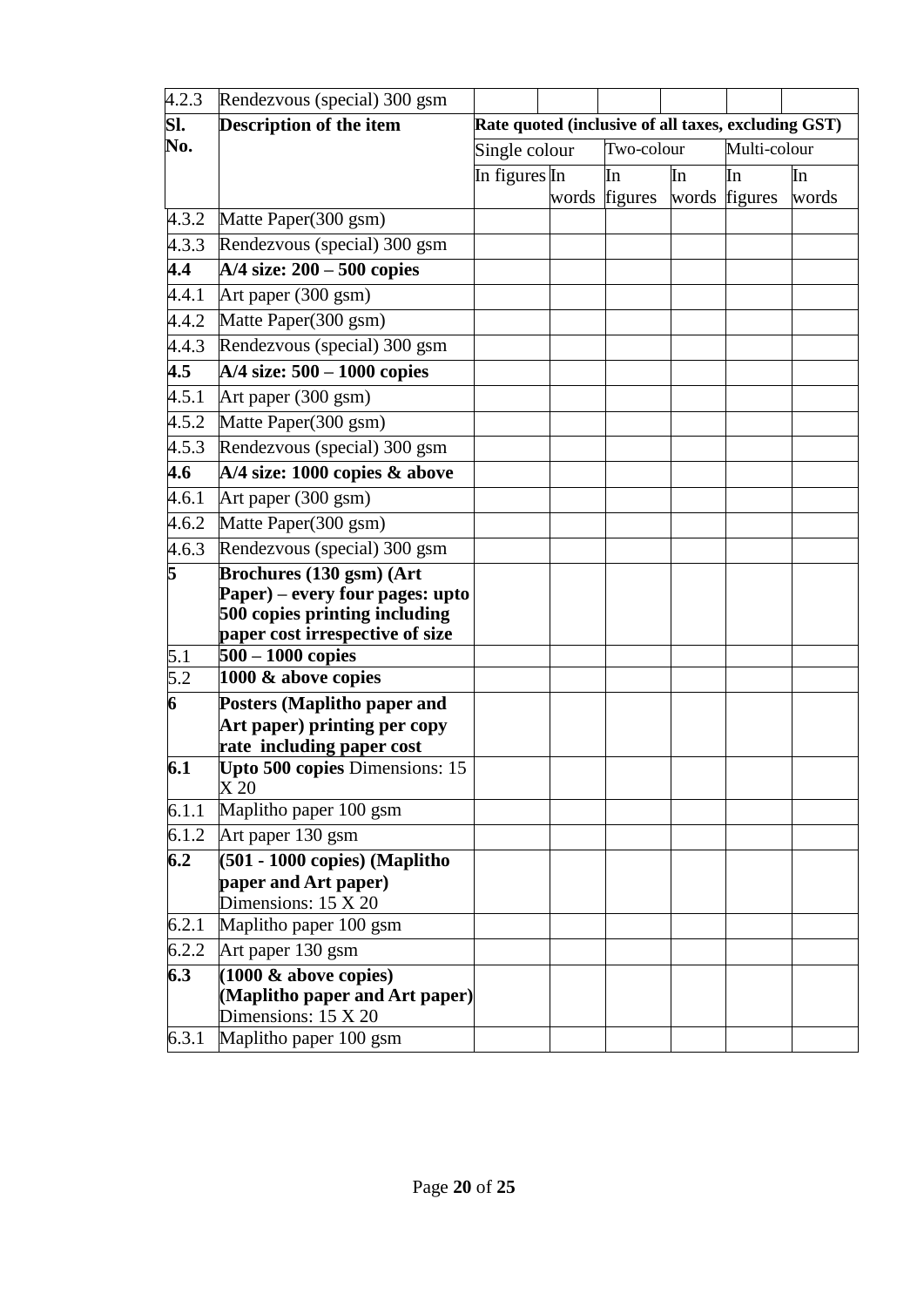| SI.   | Description of the item                               | Rate quoted (inclusive of all taxes, excluding GST) |             |                      |    |                     |             |
|-------|-------------------------------------------------------|-----------------------------------------------------|-------------|----------------------|----|---------------------|-------------|
| No.   |                                                       | Single colour                                       |             | Two-colour           |    | Multi-colour        |             |
|       |                                                       | in<br>figures                                       | In<br>words | in<br><b>figures</b> | In | in<br>words figures | In<br>words |
| 6.3.2 | Art paper 130 gsm                                     |                                                     |             |                      |    |                     |             |
| 6.4   | (501 - 1000 copies) (Maplitho                         |                                                     |             |                      |    |                     |             |
|       | paper and Art paper)                                  |                                                     |             |                      |    |                     |             |
|       | Dimensions: 18 X 23                                   |                                                     |             |                      |    |                     |             |
| 6.4.1 | Maplitho paper 100 gsm                                |                                                     |             |                      |    |                     |             |
| 6.4.2 | Art paper 130 gsm                                     |                                                     |             |                      |    |                     |             |
| 6.5   | (501 - 1000 copies) (Maplitho<br>paper and Art paper) |                                                     |             |                      |    |                     |             |
|       | Dimensions: 18 X 23                                   |                                                     |             |                      |    |                     |             |
| 6.5.1 | Maplitho paper 100 gsm                                |                                                     |             |                      |    |                     |             |
| 6.5.2 | Art paper 130 gsm                                     |                                                     |             |                      |    |                     |             |
| 6.6   | $(1000 \& above copies)$                              |                                                     |             |                      |    |                     |             |
|       | (Maplitho paper and Art                               |                                                     |             |                      |    |                     |             |
|       | paper) Dimensions: 18 X 23                            |                                                     |             |                      |    |                     |             |
| 6.6.1 | Maplitho paper 100 gsm                                |                                                     |             |                      |    |                     |             |
| 6.6.2 | Art paper 130 gsm                                     |                                                     |             |                      |    |                     |             |
| 7     | Drum scanning of photos                               |                                                     |             |                      |    |                     |             |
| 7.1   | Per photo                                             |                                                     |             |                      |    |                     |             |
| 8.    | <b>Binding Charges per book</b>                       |                                                     |             |                      |    |                     |             |
| 8.1   | <b>Perfect Binding</b>                                |                                                     |             |                      |    |                     |             |
| 8.1.1 | Upto 100 pages                                        |                                                     |             |                      |    |                     |             |
| 8.1.2 | 101 - 200 pages                                       |                                                     |             |                      |    |                     |             |
| 8.1.3 | 201 - 300 pages                                       |                                                     |             |                      |    |                     |             |
| 8.1.4 | 300 pages & above                                     |                                                     |             |                      |    |                     |             |
| 8.2   | <b>Section Stitching with hard/soft</b><br>covers     |                                                     |             |                      |    |                     |             |
| 8.2.1 | Upto 100 pages                                        |                                                     |             |                      |    |                     |             |
| 8.2.2 | 101 - 200 pages                                       |                                                     |             |                      |    |                     |             |
| 8.2.3 | $\sqrt{201 - 300}$ pages                              |                                                     |             |                      |    |                     |             |
| 8.2.4 | 300 pages & above                                     |                                                     |             |                      |    |                     |             |
| 8.3   | <b>Art paper binding</b>                              |                                                     |             |                      |    |                     |             |
| 8.3.1 | Upto 100 pages                                        |                                                     |             |                      |    |                     |             |
| 8.3.2 | 101 - 200 pages                                       |                                                     |             |                      |    |                     |             |
| 8.3.3 | 201 - 300 pages                                       |                                                     |             |                      |    |                     |             |
| 8.3.4 | 300 pages & above                                     |                                                     |             |                      |    |                     |             |
| 8.4   | <b>Spiral binding</b>                                 |                                                     |             |                      |    |                     |             |
| 8.4.1 | Upto 100 pages                                        |                                                     |             |                      |    |                     |             |
| 8.4.2 | 101 - 200 pages                                       |                                                     |             |                      |    |                     |             |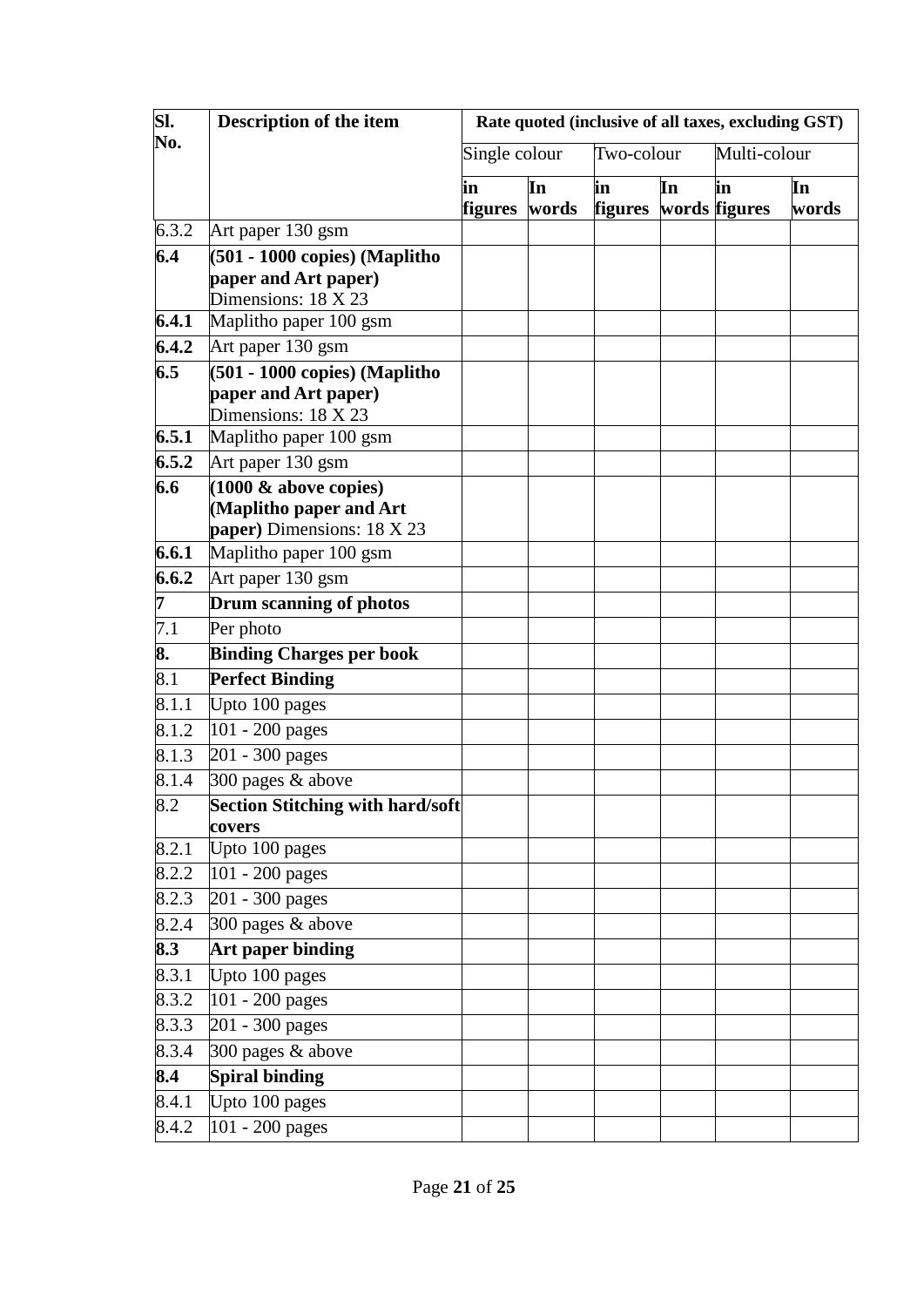| SI.                | Description of the item                             | Rate quoted (inclusive of all taxes, excluding GST) |       |                |    |               |       |  |  |
|--------------------|-----------------------------------------------------|-----------------------------------------------------|-------|----------------|----|---------------|-------|--|--|
| No.                |                                                     | Single colour                                       |       | Two-colour     |    | Multi-colour  |       |  |  |
|                    |                                                     | in                                                  | In    | in             | In | in            | In    |  |  |
|                    |                                                     | figures                                             | words | <b>figures</b> |    | words figures | words |  |  |
| 8.4.3              | 201 - 300 pages                                     |                                                     |       |                |    |               |       |  |  |
| 8.4.4              | 300 pages & above                                   |                                                     |       |                |    |               |       |  |  |
| 8.5                | <b>Special paper binding</b>                        |                                                     |       |                |    |               |       |  |  |
| 8.5.1              | Upto 100 pages                                      |                                                     |       |                |    |               |       |  |  |
| 8.5.2              | 101 - 200 pages                                     |                                                     |       |                |    |               |       |  |  |
| $8.\overline{5.3}$ | 201 - 300 pages                                     |                                                     |       |                |    |               |       |  |  |
| 8.5.4              | 300 pages & above                                   |                                                     |       |                |    |               |       |  |  |
| 9.                 | <b>Lamination</b>                                   |                                                     |       |                |    |               |       |  |  |
| 9.1                | Crown size (both sides) (per                        |                                                     |       |                |    |               |       |  |  |
|                    | cover)                                              |                                                     |       |                |    |               |       |  |  |
| 9.1.1              | Matte lamination                                    |                                                     |       |                |    |               |       |  |  |
| 9.1.2              | UV spot for title $\&$ UV texture                   |                                                     |       |                |    |               |       |  |  |
|                    | background                                          |                                                     |       |                |    |               |       |  |  |
| 9.1.3              | <b>Velvet Matte Lamination</b>                      |                                                     |       |                |    |               |       |  |  |
| 9.1.4              | Lamination of title                                 |                                                     |       |                |    |               |       |  |  |
| 9.1.5              | Silk coating on special paper                       |                                                     |       |                |    |               |       |  |  |
| 9.2                | A/4 size (both sides) (per cover)                   |                                                     |       |                |    |               |       |  |  |
| 9.2.1              | Matte lamination                                    |                                                     |       |                |    |               |       |  |  |
| 9.2.2              | UV spot for title & UV texture<br>background        |                                                     |       |                |    |               |       |  |  |
| 9.2.3              | <b>Velvet Matte Lamination</b>                      |                                                     |       |                |    |               |       |  |  |
| 9.2.4              | Lamination of title                                 |                                                     |       |                |    |               |       |  |  |
| 9.2.5              | Silk coating on special paper                       |                                                     |       |                |    |               |       |  |  |
| 10.                | Creasing – upto 1000 copies                         |                                                     |       |                |    |               |       |  |  |
| 10.1               | A/4 size                                            |                                                     |       |                |    |               |       |  |  |
| 10.2               | 5.75 X 8.5 inches                                   |                                                     |       |                |    |               |       |  |  |
| 10.3               | 7.25 X 9.75 inches                                  |                                                     |       |                |    |               |       |  |  |
| 11.                | <b>Calendars per copy rate</b>                      |                                                     |       |                |    |               |       |  |  |
|                    | (approximate: $4000$ copies)                        |                                                     |       |                |    |               |       |  |  |
|                    | size: $18x23$ , 6 sheets/12 pages,                  |                                                     |       |                |    |               |       |  |  |
|                    | 170 GSM, top wire o binding,                        |                                                     |       |                |    |               |       |  |  |
|                    | multi colour with designing                         |                                                     |       |                |    |               |       |  |  |
| 12.                | including paper cost                                |                                                     |       |                |    |               |       |  |  |
|                    | Diaries per copy rate(<br>approximate: 2000 copies) |                                                     |       |                |    |               |       |  |  |
|                    | Size: 5.5 x 8.5, 224 pages in                       |                                                     |       |                |    |               |       |  |  |
|                    | single colour and 14 pages in                       |                                                     |       |                |    |               |       |  |  |
|                    | two colour, 80 GSM (map litho)                      |                                                     |       |                |    |               |       |  |  |
|                    | wire o binding with designing.                      |                                                     |       |                |    |               |       |  |  |
|                    | 16 pages in multi colour with                       |                                                     |       |                |    |               |       |  |  |
|                    | 300 GSM Art card Gloss                              |                                                     |       |                |    |               |       |  |  |
|                    | including paper cost.                               |                                                     |       |                |    |               |       |  |  |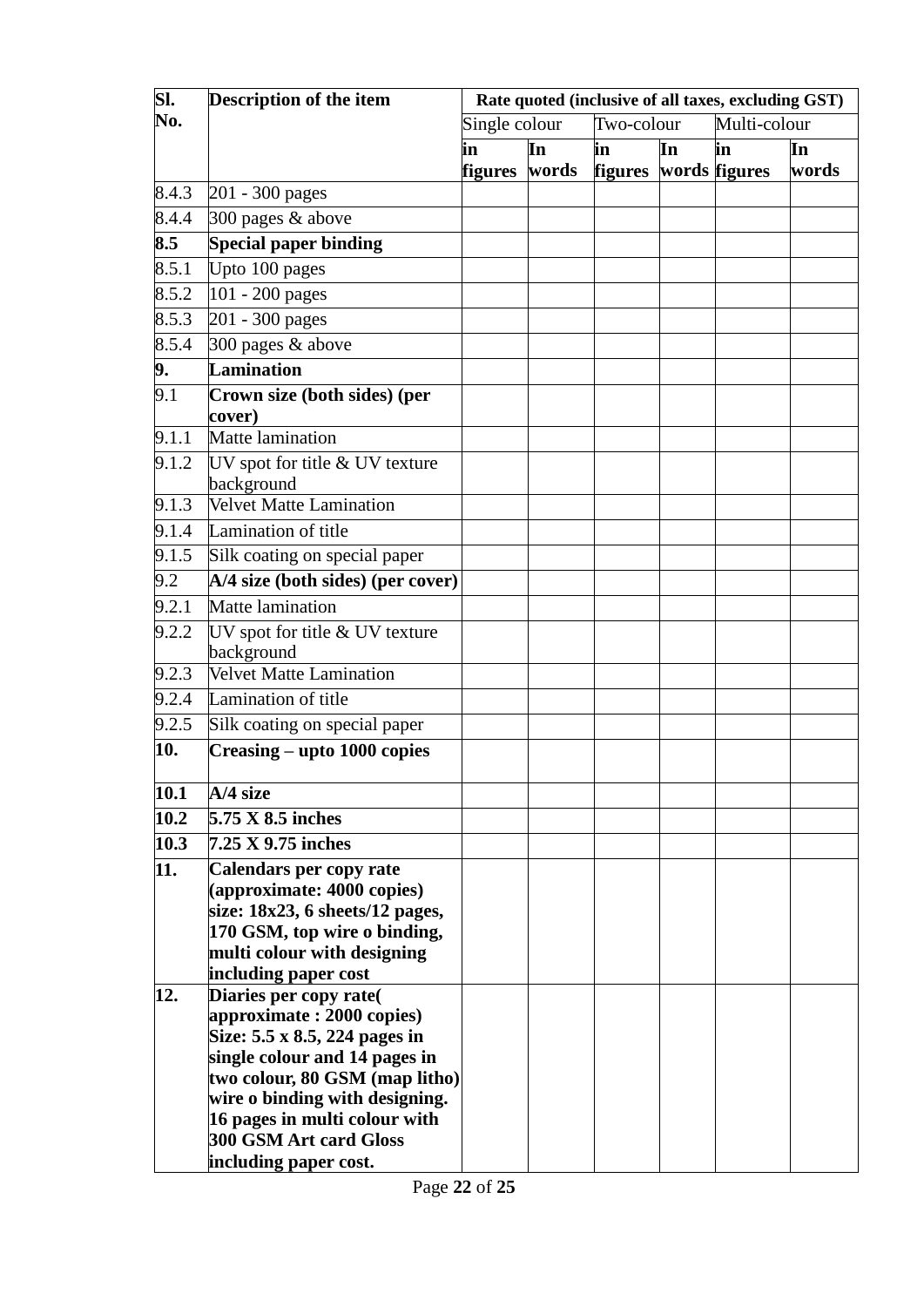| SI.        | Description of the item                                                                                                                                                                                                                                                                                                                                                                     |                      |             | Rate quoted (inclusive of all taxes, excluding GST) |    |                     |             |  |  |
|------------|---------------------------------------------------------------------------------------------------------------------------------------------------------------------------------------------------------------------------------------------------------------------------------------------------------------------------------------------------------------------------------------------|----------------------|-------------|-----------------------------------------------------|----|---------------------|-------------|--|--|
| No.        |                                                                                                                                                                                                                                                                                                                                                                                             | Single colour        |             | Two-colour                                          |    | Multi-colour        |             |  |  |
|            |                                                                                                                                                                                                                                                                                                                                                                                             | in<br><b>figures</b> | In<br>words | in<br><b>figures</b>                                | In | in<br>words figures | In<br>words |  |  |
| 13.<br>14. | Scribbling pad per copy rate (15<br>leafs) upto 5,000 copies:<br>Size: 5.5x8.5, 170 GSM (for<br>cover), 68 GSM for inner pages<br>(map litho) 400 GSM (back side<br>card, padding, 170 GSM in multi<br>colour and rest in single colour<br>including paper cost<br>Spiral book per copy rate (45<br>leafs) upto 5,000 copies:<br>Size: 5.5x8.5, 200 GSM (front<br>and back), 68 GSM (inside |                      |             |                                                     |    |                     |             |  |  |
|            | papers), wire o binding, 200<br>GSM on multi colour and 68<br>GSM in single colour including<br>paper cost                                                                                                                                                                                                                                                                                  |                      |             |                                                     |    |                     |             |  |  |
| 15.        | Letter Head per set rate<br>(Handmade) per 100 leaves:<br>Size: A4, 1 leaf, single colour<br>(Blue) including paper cost                                                                                                                                                                                                                                                                    |                      |             |                                                     |    |                     |             |  |  |
| 16.        | Letter Head per set rate<br>(Regular on Executive Bond<br>white paper $-75$ GSM) per 100<br>leaves: Size: A4, 1 leaf, single<br>colour (blue) <b>including paper</b><br>cost                                                                                                                                                                                                                |                      |             |                                                     |    |                     |             |  |  |
| 17.        | Letter Head per set rate<br>(Regular on Executive Bond<br>white paper $-85$ GSM) per $100$<br>leaves: Size: A4, 1 leaf, multi<br>colour including paper cost                                                                                                                                                                                                                                |                      |             |                                                     |    |                     |             |  |  |
| 18.        | Course Certificate: Size: A4, 1<br>leaf, 170 GSM (Matte Paper) 5<br>colour printing <b>including paper</b><br>cost                                                                                                                                                                                                                                                                          |                      |             |                                                     |    |                     |             |  |  |
| 18.1       | $00 - 20$ copies                                                                                                                                                                                                                                                                                                                                                                            |                      |             |                                                     |    |                     |             |  |  |
| 18.2       | $21 - 40$ copies                                                                                                                                                                                                                                                                                                                                                                            |                      |             |                                                     |    |                     |             |  |  |
| 18.3       | $41 - 60$ copies                                                                                                                                                                                                                                                                                                                                                                            |                      |             |                                                     |    |                     |             |  |  |
| 18.4       | $61 - 80$ copies                                                                                                                                                                                                                                                                                                                                                                            |                      |             |                                                     |    |                     |             |  |  |
| 18.5       | $81 - 100$ copies                                                                                                                                                                                                                                                                                                                                                                           |                      |             |                                                     |    |                     |             |  |  |
| 18.6       | <b>Above 100 copies</b>                                                                                                                                                                                                                                                                                                                                                                     |                      |             |                                                     |    |                     |             |  |  |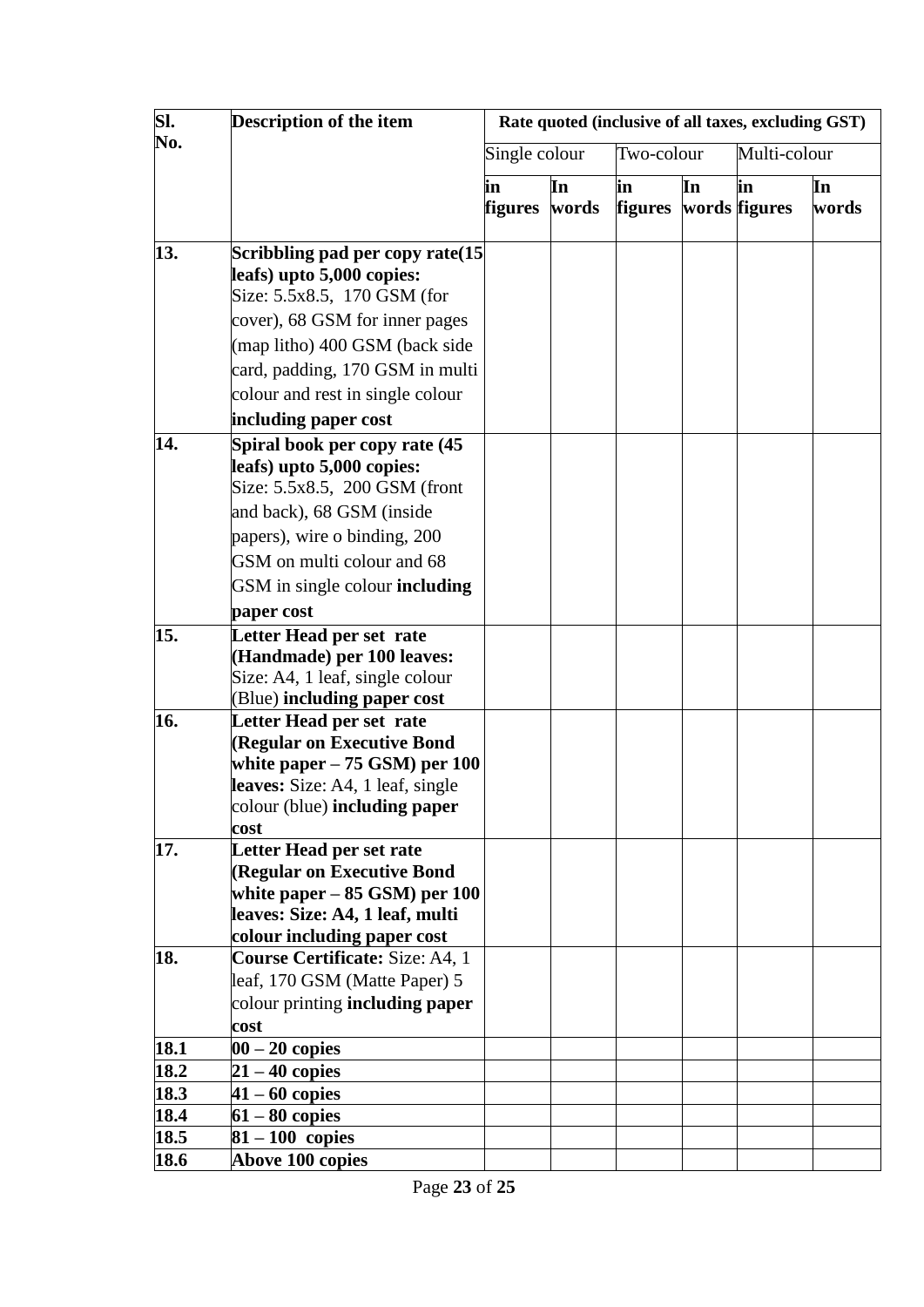| SI.<br>No. | Description of the item                                                                              | Rate quoted (inclusive of all taxes, excluding GST) |             |                      |    |                     |             |  |
|------------|------------------------------------------------------------------------------------------------------|-----------------------------------------------------|-------------|----------------------|----|---------------------|-------------|--|
|            |                                                                                                      | Single colour                                       |             | Two-colour           |    | Multi-colour        |             |  |
|            |                                                                                                      | in<br>figures                                       | In<br>words | in<br><b>figures</b> | In | in<br>words figures | In<br>words |  |
| 19.        | Visiting cards on handmade<br>paper for 100 pieces including<br>paper cost                           |                                                     |             |                      |    |                     |             |  |
| 19.1       | Special visiting cards with<br>embossed GoI emblem on<br>Ivory card (multi colour) for<br>100 pieces |                                                     |             |                      |    |                     |             |  |
| 20.        | <b>Envelopes for 100 pieces</b><br>including paper cost                                              |                                                     |             |                      |    |                     |             |  |
| 20.1       | Upto 5000 pieces                                                                                     |                                                     |             |                      |    |                     |             |  |
| 20.1.1     | Size: 9x4, 120 GSM (Map<br>Litho), single colour (Green),<br>normal envelopes                        |                                                     |             |                      |    |                     |             |  |
| 20.1.2     | Size: 11x5, 100 GSM (Map<br>Litho), single colour (Green),<br>window envelopes                       |                                                     |             |                      |    |                     |             |  |
| 20.1.3     | Size: 11x5 cloth, single colour<br>(black) cloth Envelopes                                           |                                                     |             |                      |    |                     |             |  |
| 20.1.4     | Size: 10.5x8 cloth, single colour<br>(black) cloth envelopes                                         |                                                     |             |                      |    |                     |             |  |
| 20.1.5     | Size: $10x12$ cloth, single colour<br>(black) cloth envelopes                                        |                                                     |             |                      |    |                     |             |  |
| 20.1.6     | $\overline{\text{Size}}$ : 16.5x12 cloth, single colour<br>(black)<br>cloth envelopes                |                                                     |             |                      |    |                     |             |  |
| 20.2       | 5001 & above pieces                                                                                  |                                                     |             |                      |    |                     |             |  |
| 20.2.1     | Size: 9x4, 120 GSM (Map<br>Litho), single colour (Green),<br>normal envelopes                        |                                                     |             |                      |    |                     |             |  |
| 20.2.2     | Size: 11x5, 100 GSM (Map<br>Litho), single colour (Green),<br>window envelopes                       |                                                     |             |                      |    |                     |             |  |
| 20.2.3     | Size: 11x5 cloth, single colour<br>(black) cloth Envelopes                                           |                                                     |             |                      |    |                     |             |  |
| 20.2.4     | Size: 10.5x8 cloth, single colour<br>(black)<br>cloth envelopes                                      |                                                     |             |                      |    |                     |             |  |
| 20.2.5     | Size: $10x12$ cloth, single colour<br>(black) cloth envelopes                                        |                                                     |             |                      |    |                     |             |  |